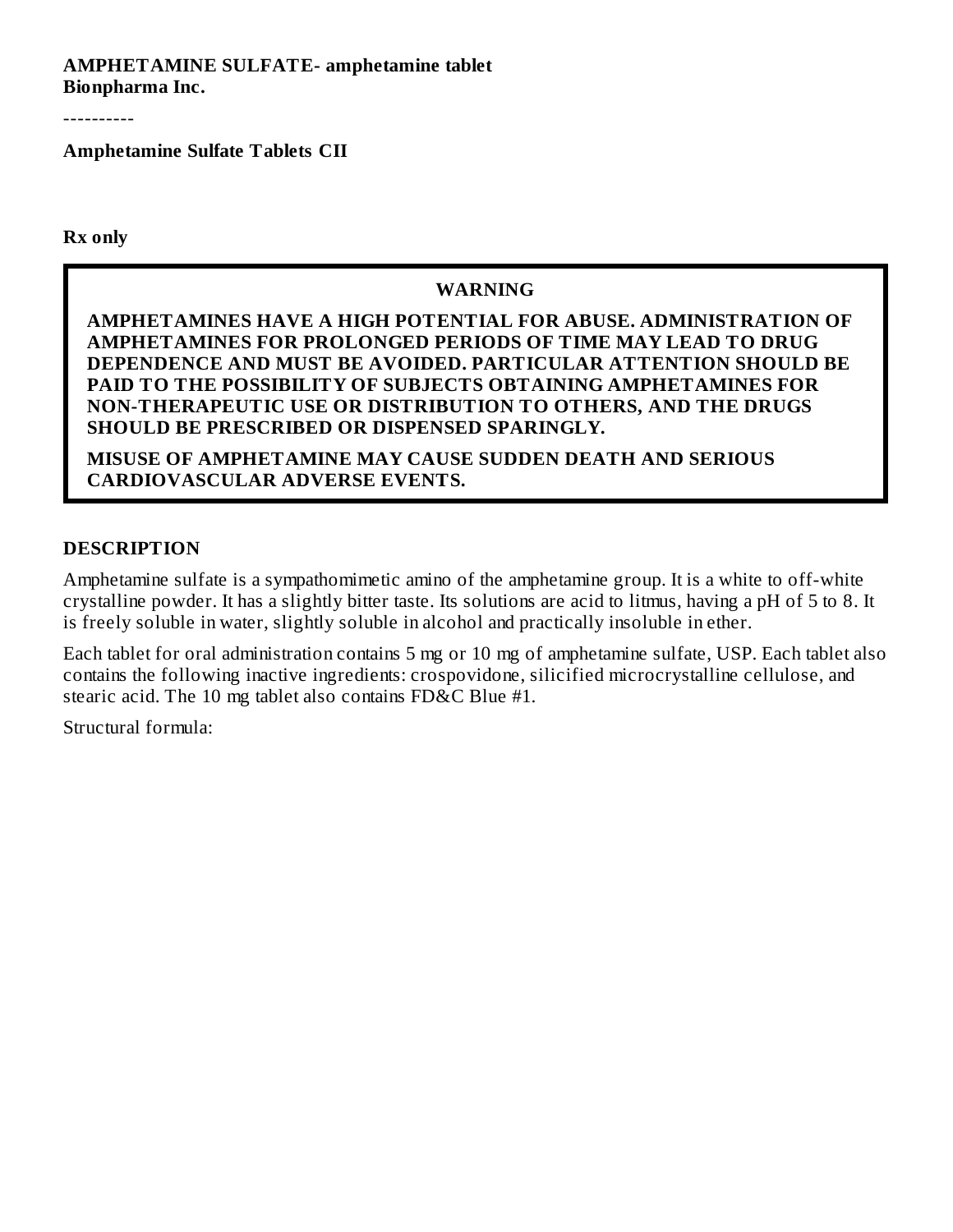

#### **CLINICAL PHARMACOLOGY**

Amphetamines are non-catecholamine, sympathomimetic amines with CNS stimulant activity. Peripheral actions include elevations of systolic and diastolic blood pressures, and weak bronchodilator, and respiratory stimulant action.

Amphetamine, as the racemic form, differs from dextroamphetamine in a number of ways. The l-isomer is more potent than the d-isomer in cardiovascular activity but much less potent in causing CNS excitatory effects. The racemic mixture also is less effective as an appetite suppressant when compared to dextroamphetamine. There is neither specific evidence which clearly establishes the mechanism whereby amphetamines produce mental and behavioral effects in children, nor conclusive evidence regarding how those effects relate to the condition of the central nervous system.

Drugs in this class used in obesity are commonly known as "anorectics" or "anorexigenics." It has not been established, however, that the action of such drugs in treating obesity is primarily one of appetite suppression. Other central nervous system actions or metabolic effects may be involved, for example, adult obese subjects instructed in dietary management and treated with "anorectic" drugs lose more weight on an average than those treated with placebo and diet, as determined in relatively short-term clinical trials.

The magnitude of increased weight loss of drug-treated patients over placebo-treated patients is only a fraction of a pound a week. The rate of weight loss is greatest in the first weeks of therapy for both drug and placebo subjects and tends to decrease in succeeding weeks. The origins of the increased weight loss due to the various possible drug effects are not established. The amount of weight loss associated with the use of an "anorectic" drug varies from trial to trial, and the increased weight loss appears to be related in part to variables other than the drug prescribed, such as the physicianinvestigator, the population treated, and the diet prescribed. Studies do not permit conclusions as to the relative importance of the drug and nondrug factors on weight loss.

The natural history of obesity is measured in years, whereas the studies cited are restricted to few weeks' duration; thus, the total impact of drug-induced weight loss over that of diet alone must be considered clinically limited.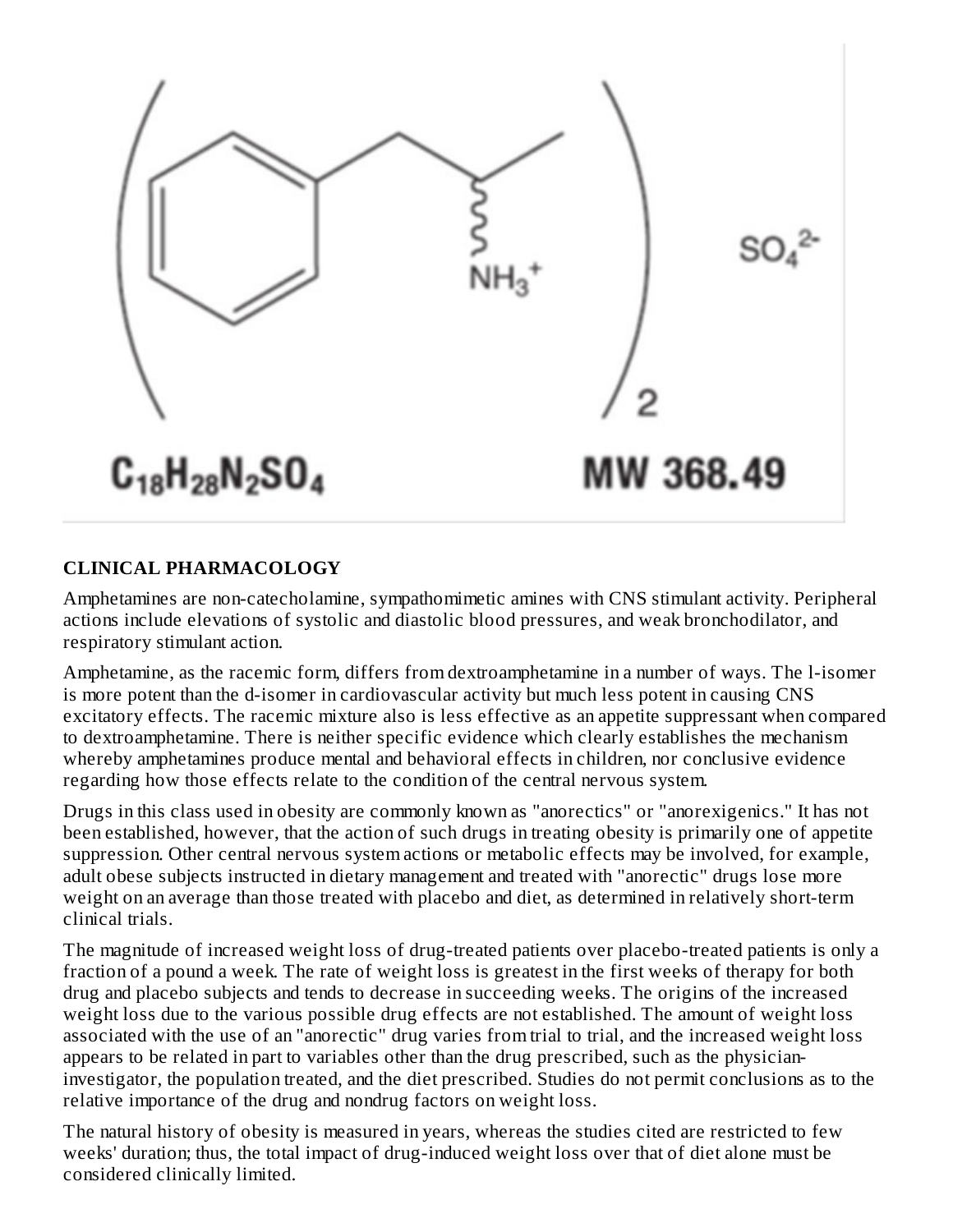## **INDICATIONS AND USAGE**

Amphetamine sulfate tablets are indicated for:

- 1. **Narcolepsy**
- 2. **Attention Deficit Disorder with Hyperactivity** as an integral part of a total treatment program which typically includes other remedial measures (psychological, educational, social) for a stabilizing effect in children with behavioral syndrome characterized by the following group of developmentally inappropriate symptoms: moderate to severe distractibility, short attention span, hyperactivity, emotional lability, and impulsivity. The diagnosis of the syndrome should not be made with finality when these symptoms are only of comparatively recent origin. Non-localizing (soft) neurological signs, learning disability, and abnormal EEG may or may not be present, and a diagnosis of central nervous system dysfunction may or not be warranted.
- 3. **Exogenous Obesity** as a short-term (a few weeks) adjuncts in a regimen of weight reduction based on caloric restriction for patients refractory to alternative therapy, e.g., repeated diets, group programs, and other drugs. The limited usefulness of amphetamines (see **CLINICAL PHARMACOLOGY**) should be weighed against possible risks inherent in the use of the drug, such as those described below.

## **CONTRAINDICATIONS**

Advanced arteriosclerosis, symptomatic cardiovascular disease, moderate to severe hypertension, hyperthyroidism, known hypersensitivity or idiosyncrasy to the sympathomimetic amines.

Agitated states.

Patients with a history of drug abuse.

During or within 14 days following the administration of monoamine oxidase inhibitors (hypertensive crises may result).

## **WARNINGS**

#### **Serious Cardiovas cular Events**

## Sudden Death and Pre-Existing Structural Cardiac Abnormalities or Other Serious Heart Problems

## *Children and Adolescents*

Sudden death has been reported in association with CNS stimulant treatment at usual doses in children and adolescents with structural cardiac abnormalities or other serious heart problems. Although some serious heart problems alone carry an increased risk of sudden death, stimulant products generally should not be used in children or adolescents with known serious structural cardiac abnormalities, cardiomyopathy, serious heart rhythm abnormalities, or other serious cardiac problems that may place them at increased vulnerability to the sympathomimetic effects of a stimulant drug (see **CONTRAINDICATIONS**).

#### *Adults*

Sudden deaths, stroke, and myocardial infarction have been reported in adults taking stimulant drugs at usual doses for ADHD. Although the role of stimulants in these adult cases is also unknown, adults have a greater likelihood than children of having serious structural cardiac abnormalities, cardiomyopathy, serious heart rhythm abnormalities, coronary artery disease, or other serious cardiac problems. Adults with such abnormalities should also generally not be treated with stimulant drugs (see **C ONTRAINDICATIONS**).

Hypertension and other Cardiovascular Conditions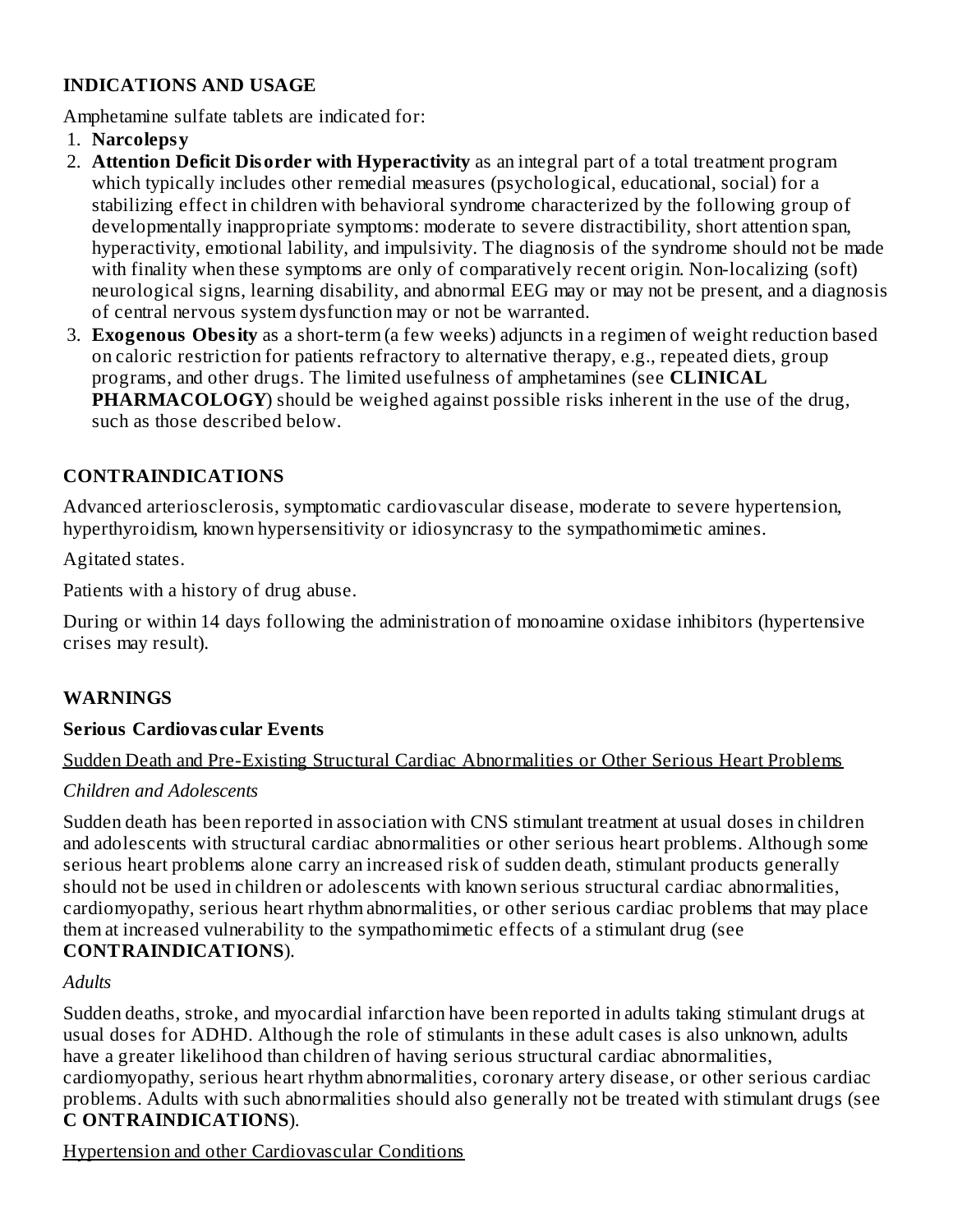Stimulant medications cause a modest increase in average blood pressure (about 2 mm to 4 mm Hg) and average heart rate (about 3 bpm to 6 bpm), and individuals may have larger increases. While the mean changes alone would not be expected to have short-term consequences, all patients should be monitored for larger changes in heart rate and blood pressure. Caution is indicated in treating patients whose underlying medical conditions might be compromised by the increase in blood pressure or heart rate, e.g., those with pre-existing hypertension, heart failure, recent myocardial infarction, or ventricular arrhythmia (see **CONTRAINDICATIONS**).

## Assessing Cardiovascular Status in Patients being Treated with Stimulant Medications

Children, adolescents, or adults who are being considered for treatment with stimulant medications should have a careful history (including assessment for a family history of sudden death or ventricular arrhythmia) and physical exam to assess for the presence of cardiac disease, and should receive further cardiac evaluation if findings suggest such disease (e.g., electrocardiogram and echocardiogram). Patients who develop symptoms such as exertional chest pain, unexplained syncope, or other symptoms suggestive of cardiac disease during stimulant treatment should undergo a prompt cardiac evaluation.

## **Psychiatric Advers e Events**

#### Pre-Existing Psychosis

Administration of stimulants may exacerbate symptoms of behavior disturbance and thought disorder in patients with a pre-existing psychotic disorder.

## Bipolar Illness

Particular care should be taken in using stimulants to treat ADHD in patients with comorbid bipolar disorder because of concern for possible induction of a mixed/manic episode in such patients. Prior to initiating treatment with a stimulant, patients with comorbid depressive symptoms should be adequately screened to determine if they are at risk for bipolar disorder; such screening should include a detailed psychiatric history, including a family history of suicide, bipolar disorder, and depression.

#### Emergence of New Psychotic or Manic Symptoms

Treatment-emergent psychotic or manic symptoms, e.g., hallucinations, delusional thinking, or mania in children and adolescents without a prior history of psychotic illness or mania can be caused by stimulants at usual doses. If such symptoms occur, consideration should be given to a possible causal role of the stimulant, and discontinuation of treatment may be appropriate. In a pooled analysis of multiple short-term, placebo-controlled studies, such symptoms occurred in about 0.1% (4 patients with events out of 3,482 exposed to methylphenidate or amphetamine for several weeks at usual doses) of stimulant-treated patients compared to 0 in placebo-treated patients.

## Aggression

Aggressive behavior or hostility is often observed in children and adolescents with ADHD and has been reported in clinical trials and the postmarketing experience of some medications indicated for the treatment of ADHD. Although there is no systematic evidence that stimulants cause aggressive behavior or hostility, patients beginning treatment for ADHD should be monitored for the appearance of or worsening of aggressive behavior or hostility.

## **Long-Term Suppression of Growth**

Careful follow-up of weight and height in children ages 7 years to 10 years who were randomized to either methylphenidate or non-medication treatment groups over 14 months, as well as in naturalistic subgroups of newly methylphenidate-treated and non-medication treated children over 36 months (to the ages of 10 years to 13 years), suggests that consistently medicated children (i.e., treatment for 7 days per week throughout the year) have a temporary slowing in growth rate (on average, a total of about 2 cm less growth in height and 2.7 kg less growth in weight over 3 years), without evidence of growth rebound during this period of development. Published data are inadequate to determine whether chronic use of amphetamines may cause a similar suppression of growth; however, it is anticipated that they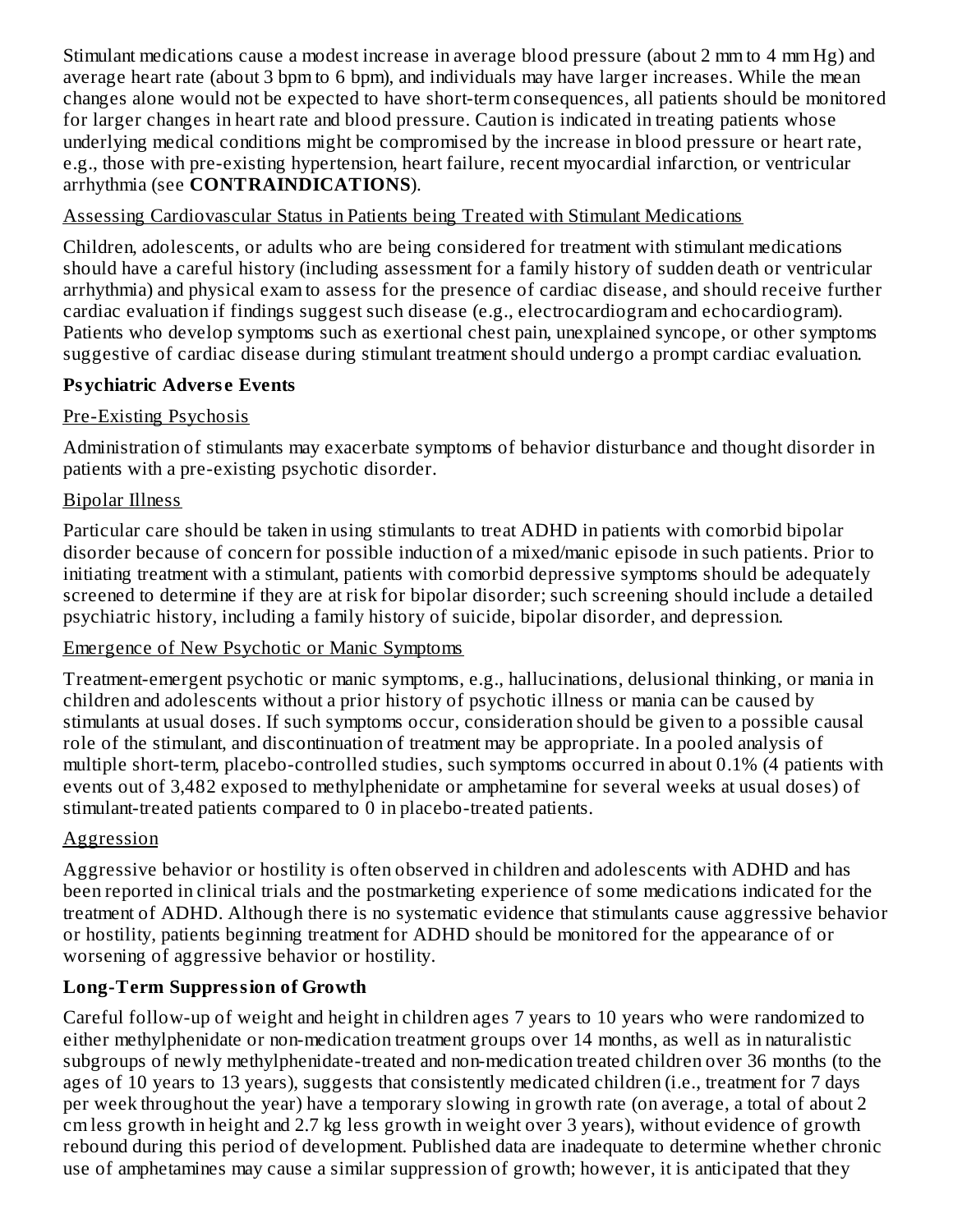likely have this effect as well. Therefore, growth should be monitored during treatment with stimulants, and patients who are not growing or gaining height or weight as expected may need to have their treatment interrupted.

## **Seizures**

There is some clinical evidence that stimulants may lower the convulsive threshold in patients with prior history of seizures, in patients with prior EEG abnormalities in absence of seizures, and, very rarely, in patients without a history of seizures and no prior EEG evidence of seizures. In the presence of seizures, the drug should be discontinued.

## **Peripheral Vas culopathy, including Raynaud's phenomenon**

Stimulants, including amphetamine sulfate, used to treat ADHD are associated with peripheral vasculopathy, including Raynaud's phenomenon. Signs and symptoms are usually intermittent and mild; however, very rare sequelae include digital ulceration and/or soft tissue breakdown. Effects of peripheral vasculopathy, including Raynaud's phenomenon, were observed in postmarketing reports at different times and at therapeutic doses in all age groups throughout the course of treatment. Signs and symptoms generally improve after reduction in dose or discontinuation of the drug. Careful observation for digital changes is necessary during treatment with ADHD stimulants. Further clinical evaluation (e.g., rheumatology referral) may be appropriate for certain patients.

## **Serotonin Syndrome**

Serotonin syndrome, a potentially life-threatening reaction, may occur when amphetamines are used in combination with other drugs that affect the serotonergic neurotransmitter systems such as monoamine oxidase inhibitors (MAOIs), selective serotonin reuptake inhibitors (SSRIs), serotonin norepinephrine reuptake inhibitors (SNRIs), triptans, tricyclic antidepressants, fentanyl, lithium, tramadol, tryptophan, buspirone, and St. John's Wort (see **DRUG INTERACTIONS**). Amphetamines and amphetamine derivatives are known to be metabolized, to some degree, by cytochrome P450 2D6 (CYP2D6) and display minor inhibition of CYP2D6 metabolism (see **CLINICAL PHARMACOLOGY**). The potential for a pharmacokinetic interaction exists with the co-administration of CYP2D6 inhibitors which may increase the risk with increased exposure to amphetamine sulfate. In these situations, consider an alternative non-serotonergic drug or an alternative drug that does not inhibit CYP2D6 (see **DRUG INTERACTIONS**).

Serotonin syndrome symptoms may include mental status changes (e.g., agitation, hallucinations, delirium, and coma), autonomic instability (e.g., tachycardia, labile blood pressure, dizziness, diaphoresis, flushing, hyperthermia), neuromuscular symptoms (e.g., tremor, rigidity, myoclonus, hyperreflexia, incoordination), seizures, and/or gastrointestinal symptoms (e.g., nausea, vomiting, diarrhea).

Concomitant use of amphetamine sulfate with MAOI drugs is contraindicated (see **CONTRAINDICATIONS**).

Discontinue treatment with amphetamine sulfate and any concomitant serotonergic agents immediately if the above symptoms occur, and initiate supportive symptomatic treatment. If concomitant use of amphetamine sulfate with other serotonergic drugs or CYP2D6 inhibitors is clinically warranted, initiate amphetamine sulfate with lower doses, monitor patients for the emergence of serotonin syndrome during drug initiation or titration, and inform patients of the increased risk for serotonin syndrome.

#### **Visual Disturbance**

Difficulties with accommodation and blurring of vision have been reported with stimulant treatment.

## **PRECAUTIONS**

**General**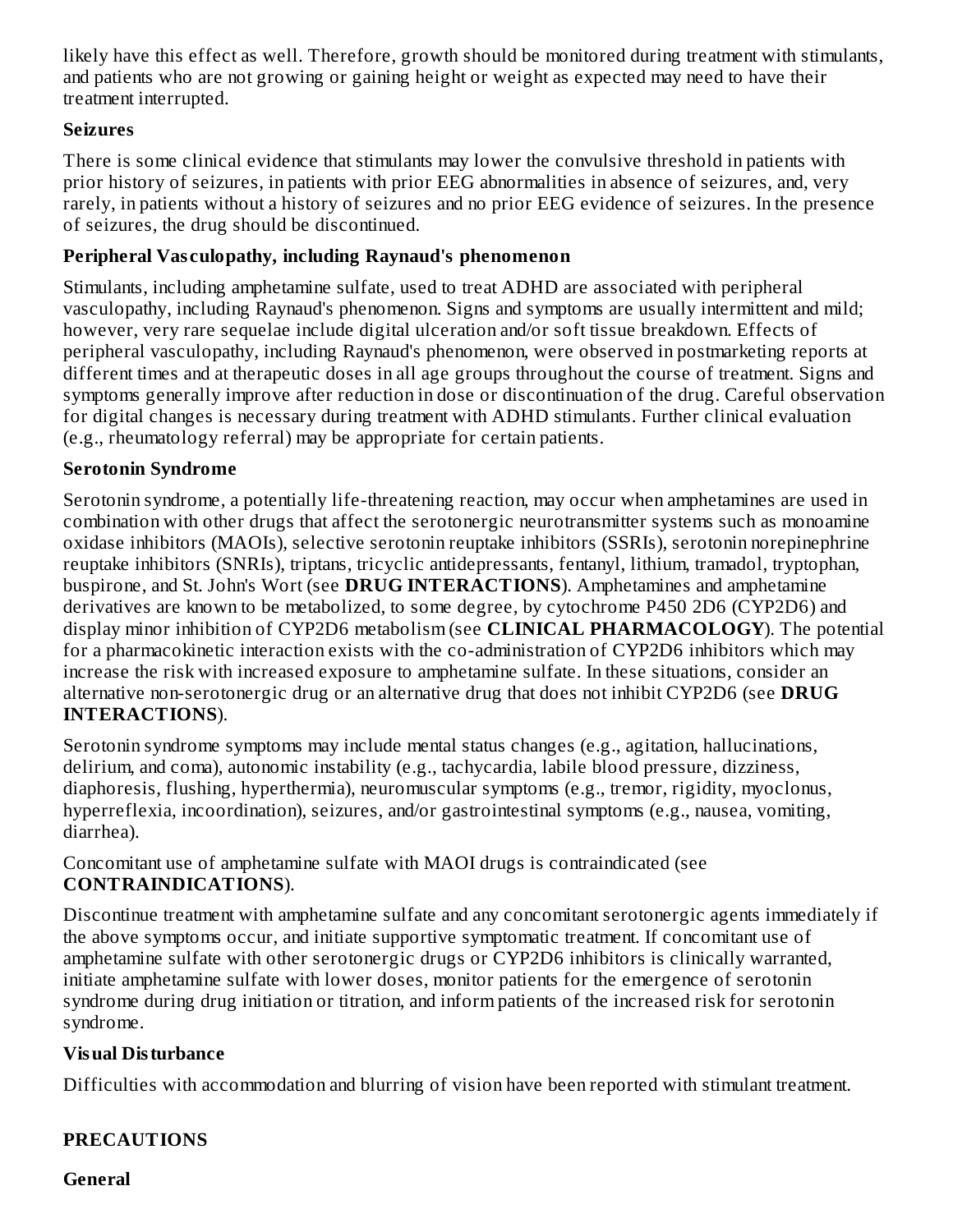Caution is to be exercised in prescribing amphetamines for patients with even mild hypertension.

The least amount feasible should be prescribed or dispensed at one time in order to minimize the possibility of overdosage.

#### **Information for Patients**

Amphetamines may impair the ability of the patient to engage in potentially hazardous activities such as operating machinery or vehicle; the patient should therefore, be cautioned accordingly.

Circulation problems in fingers and toes [Peripheral vasculopathy, including Raynaud's phenomenon]

- Instruct patients beginning treatment with amphetamine sulfate about the risk of peripheral vasculopathy, including Raynaud's Phenomenon, and associated signs and symptoms: fingers or toes may feel numb, cool, painful, and/or may change color from pale, to blue, to red.
- Instruct patients to report to their physician any new numbness, pain, skin color change, or sensitivity to temperature in fingers or toes.
- **Instruct patients to call their physician immediately with any signs of unexplained wounds appearing on fingers or toes while taking amphetamine sulfate.**
- Further clinical evaluation (e.g., rheumatology referral) may be appropriate for certain patients.

#### **Drug Interactions**

#### Acidifying agents

Gastrointestinal acidifying agents (guanethidine, reserpine, glutamic acid HCl, ascorbic acid, fruit juices, etc.) lower absorption of amphetamines. Urinary acidifying agents (ammonium chloride, sodium acid phosphate, etc.) increase the concentration of the ionized species of the amphetamine molecule, thereby increasing urinary excretion. Both groups of agents lower blood levels and efficacy of amphetamines.

#### Adrenergic blockers

Adrenergic blockers are inhibited by amphetamines.

#### Alkalinizing agents

Gastrointestinal alkalinizing agents (sodium bicarbonate, etc.) increase the absorption of amphetamines. Urinary alkalinizing agents (acetazolamide, some thiazides) increase the concentration of the nonionized species of the amphetamine molecule, thereby decreasing urinary excretion. Both groups of agents increase blood levels and therefore potentiate the action of amphetamines.

#### Antidepressants tricyclic

Amphetamines may enhance the activity of tricyclic or sympathomimetic agents; d-amphetamine with desipramine or protriptyline and possibly other tricyclics cause striking and sustained increases in the concentration of d- amphetamine in the brain; cardiovascular effects can be potentiated.

#### CYP2D6 Inhibitors

The concomitant use of amphetamine sulfate and CYP2D6 inhibitors may increase the exposure of amphetamine sulfate compared to the use of the drug alone and increase the risk of serotonin syndrome. Initiate with lower doses and monitor patients for signs and symptoms of serotonin syndrome particularly during amphetamine sulfate initiation and after a dosage increase. If serotonin syndrome occurs, discontinue amphetamine sulfate and the CYP2D6 inhibitor (see **WARNINGS , OVERDOSAGE**). Examples of CYP2D6 inhibitors include paroxetine and fluoxetine (also serotonergic drugs), quinidine, ritonavir.

#### Serotonergic Drugs

The concomitant use of amphetamine sulfate and serotonergic drugs increase the risk of serotonin syndrome. Initiate with lower doses and monitor patients for signs and symptoms of serotonin syndrome,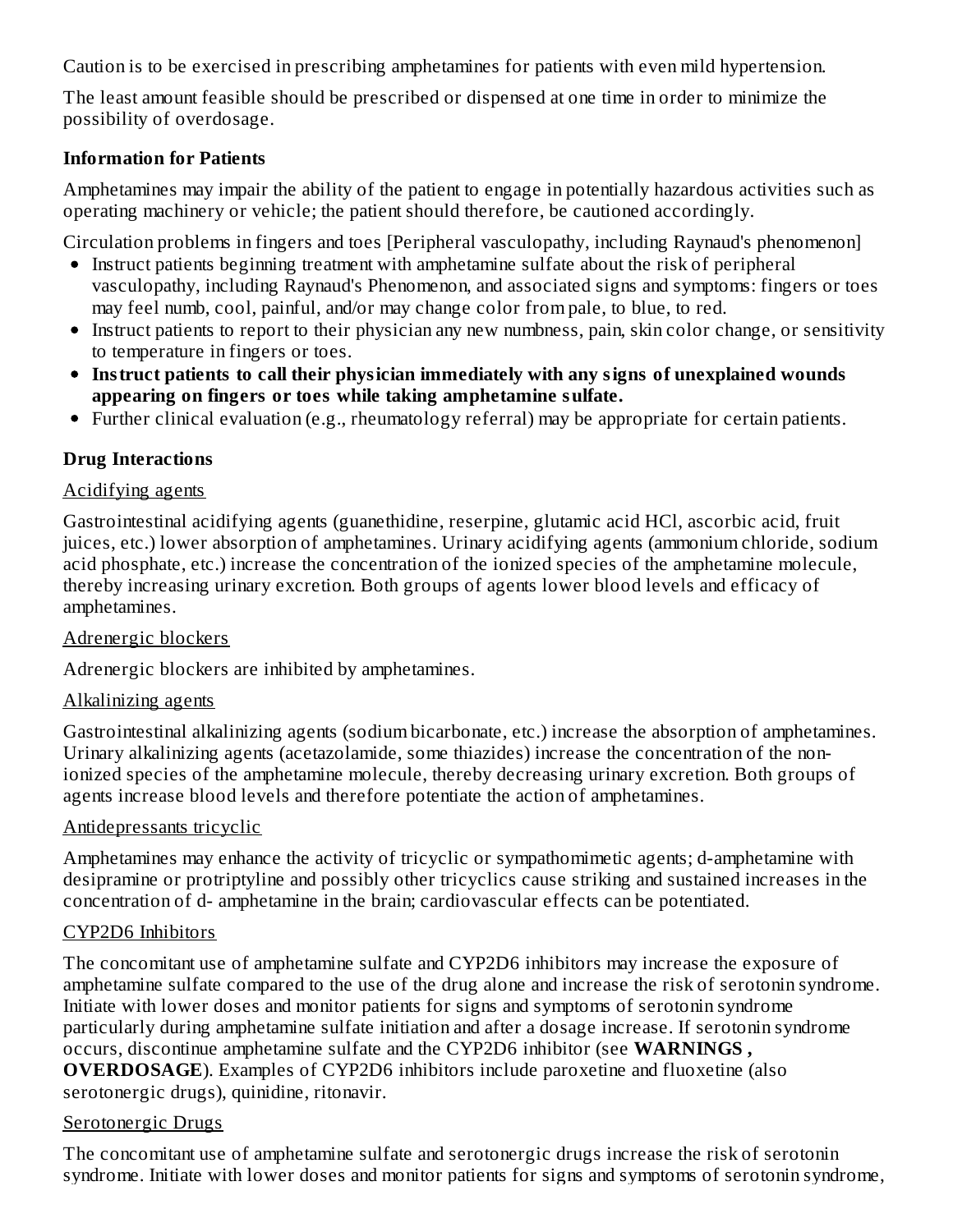particularly during amphetamine sulfate initiation or dosage increase. If serotonin syndrome occurs, discontinue amphetamine sulfate and the concomitant serotonergic drug(s) (see **WARNINGS** and **PRECAUTIONS**). Examples of serotonergic drugs include selective serotonin reuptake inhibitors (SSRI), serotonin-norepinephrine reuptake inhibitors (SNRI), triptans, tricyclic antidepressants, fentanyl, lithium, tramadol, tryptophan, buspirone, St. John's Wort.

#### MAO inhibitors

MAOI antidepressants, as well as a metabolic of furazolidone, slow amphetamine metabolism. This slowing potentiates amphetamines, increasing their effect on the release of norepinephrine and other monoamines from adrenergic nerve endings; this can cause headaches and other signs of hypertensive crisis. A variety of neurological toxic effects and malignant hyperpyrexia can occur, sometimes with fatal results.

#### Antihistamines

Amphetamines may counteract the sedative effect of antihistamines.

#### Antihypertensives

Amphetamines may antagonize the hypotensive effects of antihypertensives.

#### Chlorpromazine

Chlorpromazine blocks dopamine and norepinephrine reuptake, thus inhibiting the central stimulant effects of amphetamine, and can be used to treat amphetamine poisoning.

#### Ethosuximide

Amphetamines may delay intestinal absorption of ethosuximide.

#### Haloperidol

Haloperidol blocks dopamine and norepinephrine reuptake, thus inhibiting the central stimulant effects of amphetamines.

#### Lithium carbonate

The antiobesity and stimulatory effects of amphetamines may be inhibited by lithium carbonate.

#### Meperidine

Amphetamines potentiate the analgesic effect of meperidine.

#### Methenamine therapy

Urinary excretion of amphetamines is increased, and efficacy is reduced by acidifying agents used in methenamine therapy.

#### Norepinephrine

Amphetamines enhance the adrenergic effect of norepinephrine.

#### Phenobarbital

Amphetamines may delay intestinal absorption of Phenobarbital. Co-administration of phenobarbital may produce a synergistic anticonvulsant action.

#### Phenytoin

Amphetamines may delay intestinal absorption of phenytoin; co-administration of phenytoin may produce a synergistic anticonvulsant action.

#### Propoxyphene

In cases of propoxyphene overdosage, amphetamine CNS stimulation is potentiated and fatal convulsions can occur.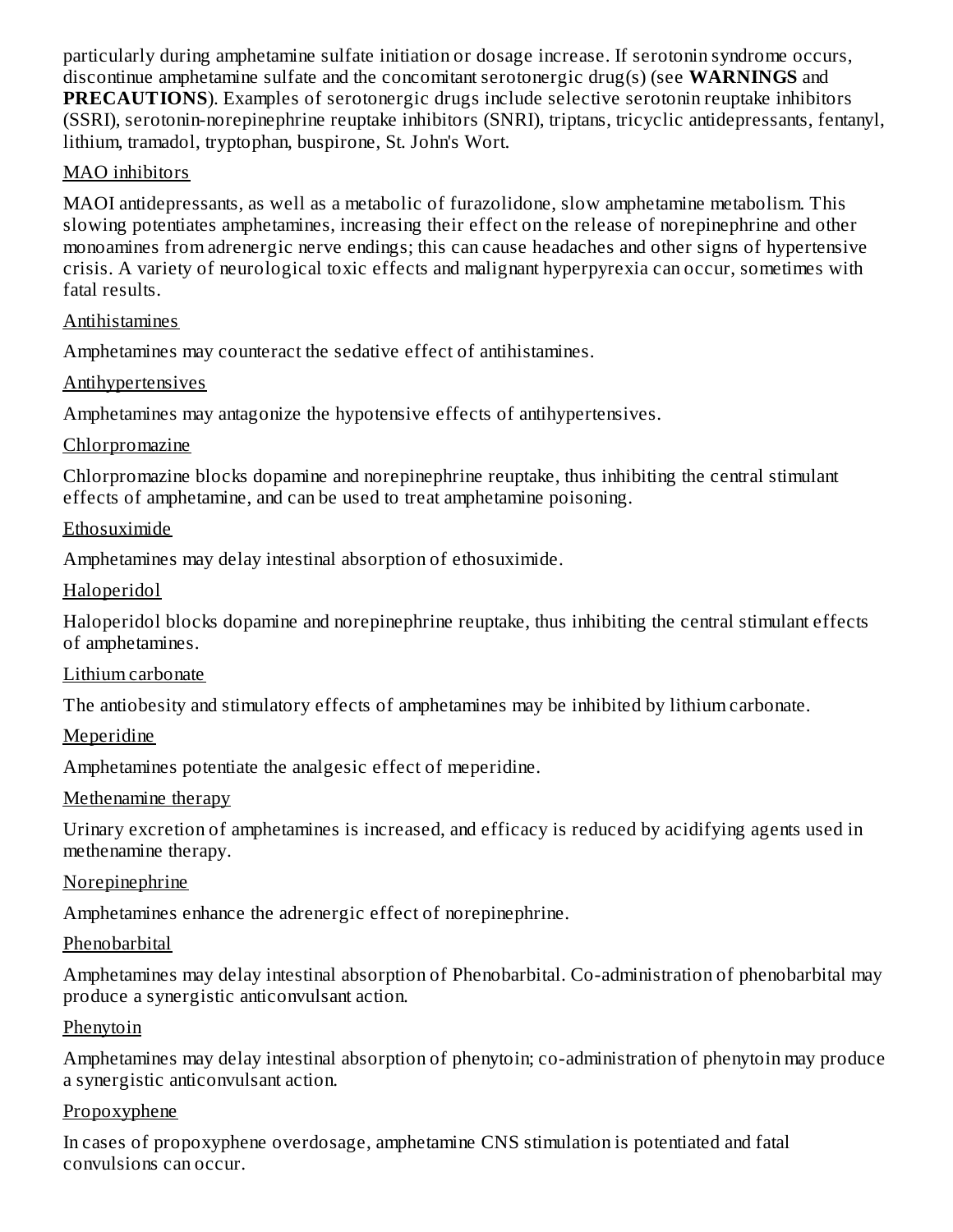#### Veratrum alkaloids

Amphetamines inhibit the hypotensive effect of veratrum alkaloids.

#### **Drug/Laboratory Test Interactions**

Amphetamines can cause a significant elevation in plasma corticosteroid levels. This increase is greatest in the evening. Amphetamines may interfere with urinary steroid determinations.

#### **Carcinogenesis/Mutagenesis**

Mutagenicity studies and long-term studies in animals to determine the carcinogenic potential of amphetamine sulfate have not been performed.

#### **Pregnancy**

#### Teratogenic Effects

Dextroamphetamine sulfate has been shown to have embryotoxic and teratogenic effects when administered to A/Jax mice and C57BL mice in doses approximately 41 times the maximum human dose. Embryotoxic effects were not seen in New Zealand white rabbits given the drug in doses 7 times the human dose nor in rats given 12.5 times the maximum human dose. There are no adequate and wellcontrolled studies in pregnant women. Amphetamine sulfate should be used during pregnancy only if the potential benefit justifies the potential risk to the fetus.

#### Nonteratogenic Effects

Infants born to mothers dependent on amphetamines have an increased risk of premature delivery and low birth weight. Also, these infants may experience symptoms of withdrawal as demonstrated by dysphoria, including agitation, and significant lassitude.

#### **Nursing Mothers**

Amphetamines are excreted in human milk. Mothers taking amphetamines should be advised to refrain from nursing.

#### **Pediatric Us e**

Long-term effects of amphetamines in children have not been well established.

Amphetamines are not recommended for use as anorectic agents in children under 12 years of age, or in children under 3 years of age with Attention Deficit Disorder with Hyperactivity described under **INDICATIONS AND USAGE**.

Clinical experience suggests that in psychotic children, administration of amphetamines may exacerbate symptoms of behavior disturbance and thought disorder.

Amphetamines have been reported to exacerbate motor and phonic tics and Tourette's syndrome. Therefore, clinical evaluation for tics and Tourette's syndrome in children and their families should precede use of stimulant medications.

Data is inadequate to determine whether chronic administration of amphetamines may be associated with growth inhibition; therefore, growth should be monitored during treatment. Drug Treatment is not indicated in all cases of Attention Deficit Disorder with Hyperactivity and should be considered only in light of the complete history and evaluation of the child. The decision to prescribe amphetamines should depend on the physician's assessment of the chronicity and severity of the child's symptoms and their appropriateness for his/her age. The prescription should not depend solely on the presence of one or more of the behavioral characteristics.

When these symptoms are associated with acute stress reactions, treatment with amphetamines is usually not indicated.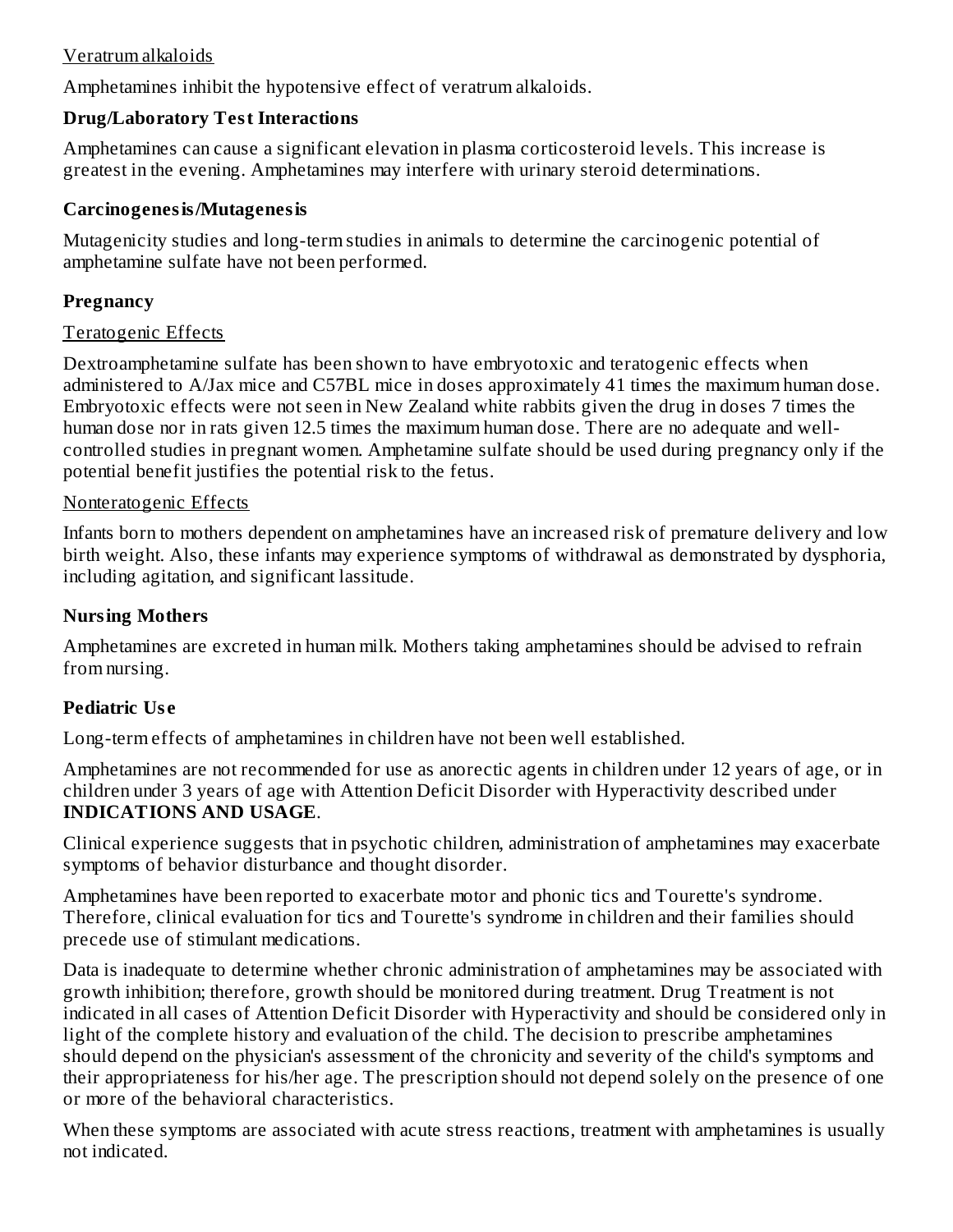#### **ADVERSE REACTIONS**

#### **Cardiovas cular**

Palpitations, tachycardia, elevation of blood pressure. There have been isolated reports of cardiomyopathy associated with chronic amphetamine use.

#### **Central Nervous System**

Psychotic episodes at recommended doses (rare), overstimulation, restlessness, dizziness, insomnia, euphoria, dyskinesia, dysphoria, tremor, headache, exacerbation of motor and phonic tics and Tourette's syndrome.

#### **Gastrointestinal**

Dryness of the mouth, unpleasant taste, diarrhea, constipation, and other gastrointestinal disturbances. Anorexia and weight loss may occur as undesirable effects when amphetamines are used for other than the anorectic effect.

#### **Allergic**

Urticaria

#### **Endocrine**

Impotence, changes in libido, and frequent or prolonged erections.

#### **Mus culoskeletal**

Rhabdomyolysis

**To report SUSPECTED ADVERSE REACTIONS, contact Bionpharma Inc., at 1888235-BION or 1-888-235-2466 or FDA at 1-800-FDA-1088 or** *www.fda.gov/medwatch***.**

#### **DRUG ABUSE AND DEPENDENCE**

Amphetamine sulfate is a Schedule-II controlled substance. Amphetamines have been extensively abused. Tolerance, extreme psychological dependence, and severe social disability have occurred. There are reports of patients who have increased the dosage to many times the recommended. Abrupt cessation following prolonged high dosage administration results in extreme fatigue and mental depression; changes are also noted on the sleep EEG. Manifestations of chronic intoxication with amphetamines include severe dermatosis, marked insomnia, irritability, hyperactivity and personality changes. The most severe manifestation of chronic intoxication is psychosis, often clinically indistinguishable from schizophrenia. This is rare with oral amphetamines.

#### **OVERDOSAGE**

Individual patient response to amphetamines varies widely. While toxic symptoms occasionally occur as an idiosyncrasy at doses as low as 2 mg, they are rare with doses of less than 15 mg; 30 mg can produce severe reactions, yet doses of 400 mg to 500 mg are not necessarily fatal.

In rats, the oral LD  $_{50}$  of dextroamphetamine sulfate is 96.8 mg/kg.

#### **Symptoms**

Manifestations of acute overdosage with amphetamines include restlessness, tremor, hyperreflexia, rhabdomyolysis, rapid respiration, hyperpyrexia, confusion, assaultiveness, hallucinations, panic states. Fatigue and depression usually follow the central stimulation. Cardiovascular effects include arrhythmias, hypertension, or hypotension and circulatory collapse. Gastrointestinal symptoms include nausea, vomiting, diarrhea, and abdominal cramps. Fatal poisoning is usually preceded by convulsions and coma.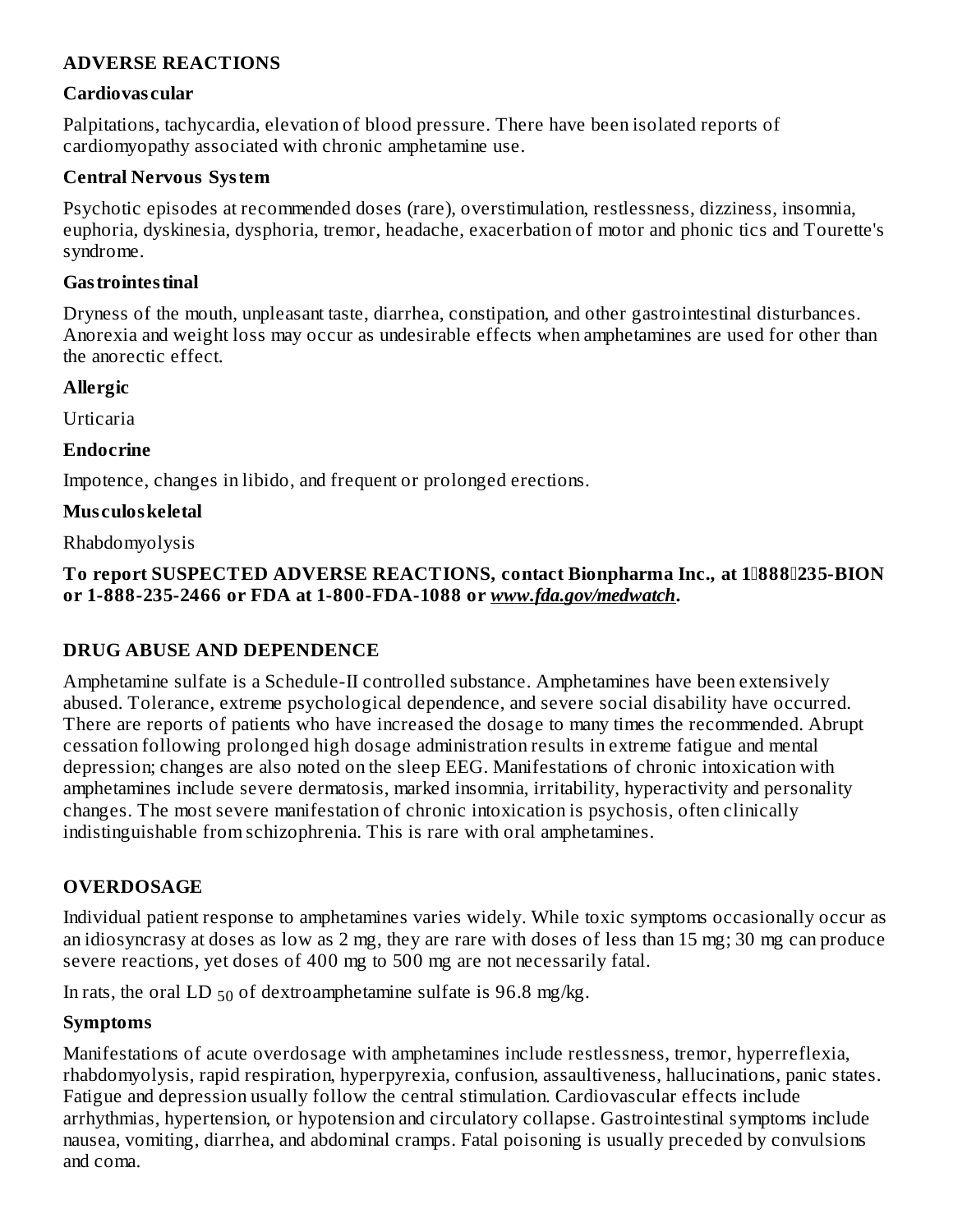## **Treatment**

Management of acute amphetamine intoxication is largely symptomatic and includes gastric lavage and sedation with a barbiturate. Experience with hemodialysis or peritoneal dialysis is inadequate to permit recommendation in this regard. Acidification of the urine increases amphetamine excretion. If acute, severe hypertension complicates amphetamine overdosage, administration of intravenous phentolamine has been suggested. However, a gradual drop in blood pressure will usually result when sufficient sedation has been achieved. Chlorpromazine antagonizes the central stimulant effects of amphetamines and can be used to treat amphetamine intoxication.

## **DOSAGE AND ADMINISTRATION**

Regardless of indication, amphetamine should be administered at the lowest effective dosage and dosage should be individually adjusted. Late evening doses should be avoided because of resulting insomnia.

#### **Narcolepsy**

The usual dose is 5 mg to 60 mg per day in divided doses depending on the individual patient response.

Narcolepsy seldom occurs in children under 12 years of age; however, when it does, amphetamine sulfate tablets may be used. The suggested initial dose for patients aged 6 years to 12 years is 5 mg daily; daily dose may be raised in increments of 5 mg at weekly intervals until optimal response obtained. In patients 12 years of age and older, start with 10 mg daily; daily dosage may be raised in increments of 10 mg at weekly intervals until optimal response is obtained. If bothersome adverse reactions appear (e.g., insomnia or anorexia), dosage should be reduced. Give the first dose on awakening; additional doses (5 mg or 10 mg) at intervals of 4 hours to 6 hours.

#### **Attention Deficit Disorder with Hyperactivity**

Not recommended for children under 3 years of age.

In children from 3 years to 5 years of age, start with 2.5 mg daily; daily dosage may be raised in increments of 2.5 mg at weekly intervals until optimal response is obtained.

In children 6 years of age or older, start with 5 mg once or twice daily; daily dosage may be raised in increments of 5 mg at weekly intervals until optimal response is obtained. Only in rare cases will it be necessary to exceed a total of 40 mg per day.

With tablets give the first dose on awakening; additional doses (1 to 2) at intervals of 4 hours to 6 hours.

Where possible, drug administration should be interrupted occasionally to determine if there is a recurrence of behavioral symptoms sufficient to require continued therapy.

#### **Exogenous Obesity**

Usual dosage is up to 30 mg daily, taken in divided doses of 5 mg to 10 mg, 30 minutes to 60 minutes before meals. Not recommended for this use in children under 12 years of age.

#### **HOW SUPPLIED**

Amphetamine sulfate tablets, USP are supplied as follows:

**5 mg:** White, round tablet, debossed " **AS 5**" on one side, and with a bisect (functional scoring) on the other side.

NDC 69452-227-20 Bottles of 100 tablets

**10 mg:** Blue, round tablet, debossed " **AS 10**" on one side, and with a quadrisect (functional scoring) on the other side. Dark blue dye specs may be present in tablet.

NDC 69452- 228-20 Bottles of 100 tablets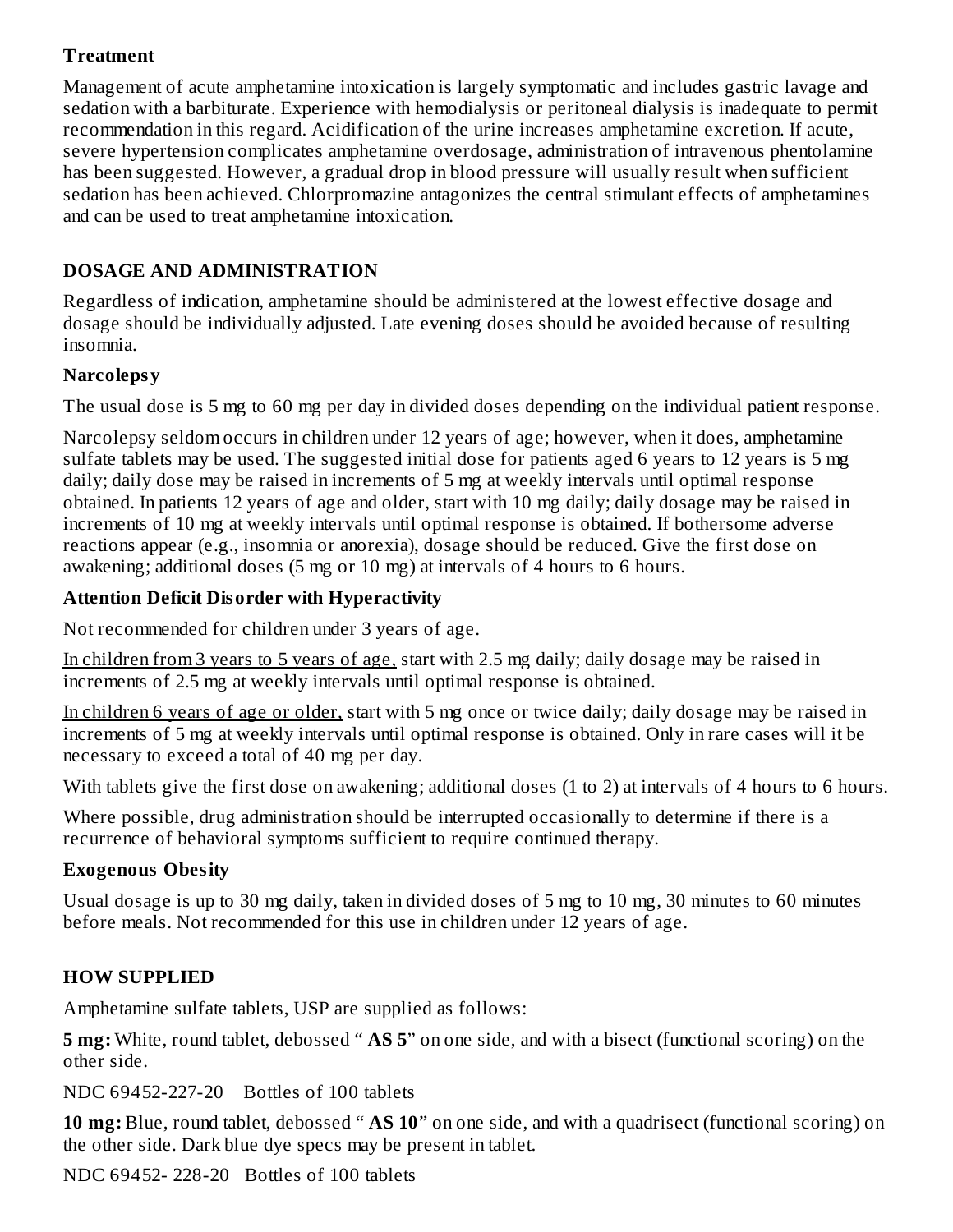Store at 20° to 25°C (68° to 77°F). [See USP Controlled Room Temperature.]

Dispense in a well-closed container, as defined in the USP.

Distributed by:

## **Bionpharma Inc.**

600 Alexander Road, Princeton, NJ 08540 Rev. 12/18

## **MEDICATION GUIDE**

## **Amphetamine (am FET a meen)**

## **Sulfate Tablets CII**

Read this Medication Guide before you or your child starts taking amphetamine sulfate tablets and each time you get a refill. There may be new information. This information does not take the place of talking to your doctor about you or your child's treatment.

**What is the most important information I should know about amphetamine sulfate tablets?**

#### **Amphetamine sulfate tablets are stimulant medicine. Some people have had the following problems when taking stimulant medicines such as amphetamine sulfate tablets:**

## **1. Heart-related problems:**

- sudden death in people who have heart problems or heart defects
- stroke and heart attack in adults
- increased blood pressure and heart rate

Tell your doctor if you or your child has any heart problems, heart defects, high blood pressure, or a family history of these problems.

Your doctor should check you or your child carefully for heart problems before starting amphetamine sulfate tablets.

Your doctor should check you or your child's blood pressure and heart rate regularly during treatment with amphetamine sulfate tablets.

#### Call your doctor right away if you or your child have any signs of heart problems such as chest **pain, shortness of breath, or fainting while taking amphetamine sulfate tablets.**

## **2. Mental (Psychiatric) problems including:**

#### **In children, teenagers, and adults:**

- new or worse behavior and thought problems
- new or worse bipolar illness
- new or worse aggressive behavior or hostility

## **In children and teenagers who have psychiatric problems, new psychotic symptoms such as:**

- hearing voices
- seeing things that are not real
- believing things that are not true
- being suspicious
- new manic symptoms

Tell your doctor about any mental problems you or your child have, or about a family history of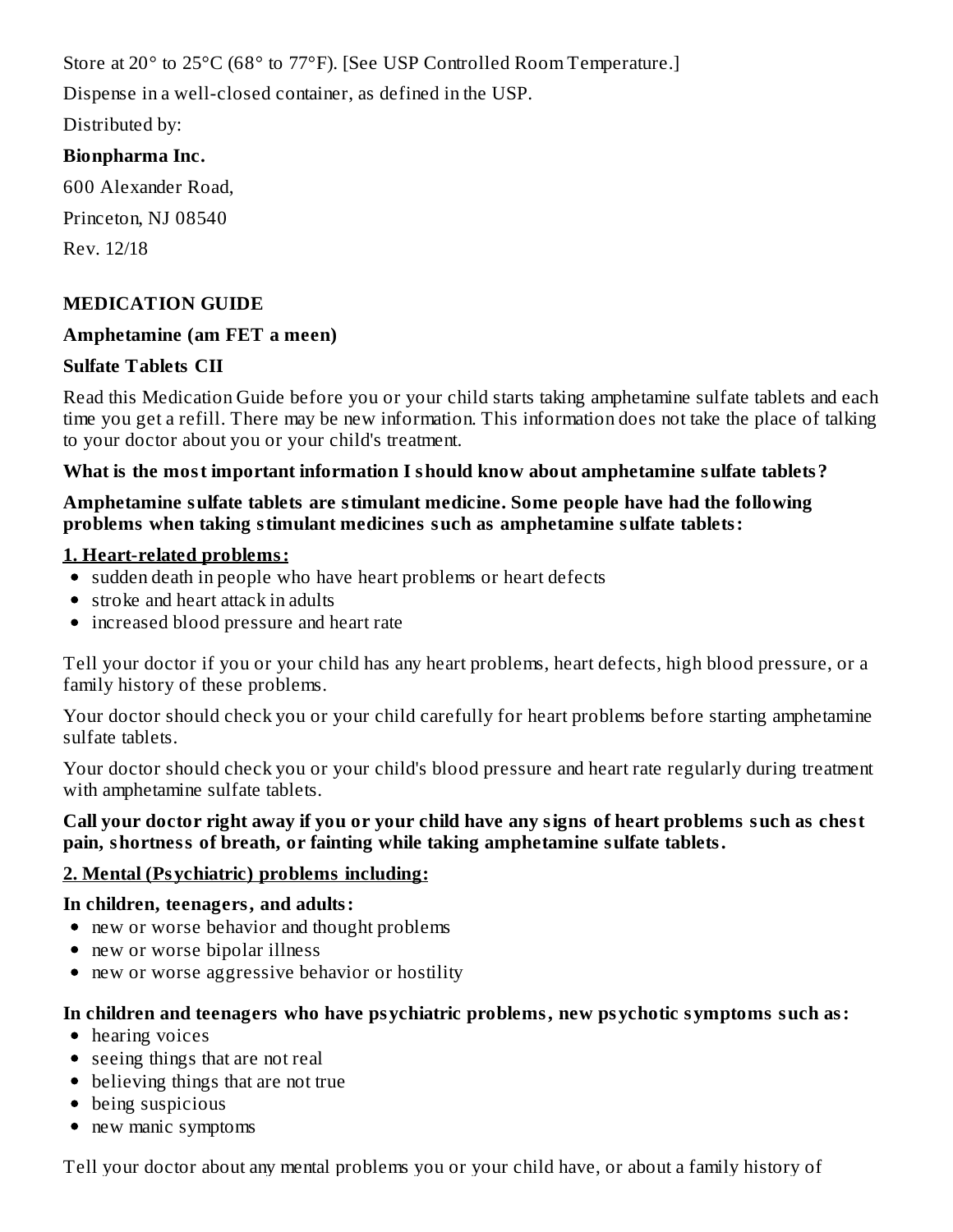#### suicide, bipolar illness, or depression.

Call your doctor right away if you or your child have any new or worsening mental symptoms or **problems while taking amphetamine sulfate tablets, especially:**

- **s eeing or hearing things that are not real**
- **believing things that are not real**
- **being suspicious**

**3. Circulation problems in fingers and toes** [Peripheral vasculopathy, including Raynaud's phenomenon].

- Fingers or toes may feel numb, cool, painful
- Fingers or toes may change color from pale, to blue, to red

Tell your doctor if you have or your child has numbness, pain, skin color change, or sensitivity to temperature in your fingers or toes.

#### **Call your doctor right away if you have or your child has any signs of unexplained wounds appearing on fingers or toes while taking amphetamine sulfate tablets.**

## **What are amphetamine sulfate tablets?**

- Amphetamine sulfate tablets are central nervous system stimulant prescription medicine used for the treatment of:
	- **a sleep disorder called narcolepsy.**
	- **Attention-Deficit Hyperactivity Disorder (ADHD).**

Amphetamine sulfate tablets may help increase attention and decrease impulsiveness and hyperactivity in patients with ADHD. Amphetamine sulfate tablets should be used as part of a total treatment program for ADHD that may include counseling or other therapies.

- **exogenous obesity.** Amphetamine sulfate tablets may be used as part of a short-term, weight reduction program for obesity.
- Amphetamine sulfate tablets are not for use as an anorectic agent for exogenous obesity in children less than 12 years of age.
- Amphetamine sulfate tablets are not for use for ADHD in children less than 3 years old.
- The effects of long-term use of amphetamine sulfate tablets in children are not known.

**Amphetamine sulfate tablets are federally controlled substance (CII) becaus e it contains amphetamine that can be a target for people who abus e pres cription medicines or street drugs. Keep amphetamine sulfate tablets in a safe place to protect it from theft. Never give your** amphetamine sulfate tablets to anyone else, because it may cause death or harm them. Selling or **giving away amphetamine sulfate tablets is against the law.**

Tell your doctor if you or your child has (or has a family history of) ever abused or been dependent on alcohol, prescription medicines or street drugs.

## **Who should not take amphetamine sulfate tablets?**

## **Do not take amphetamine sulfate tablets if you or your child:**

- have heart problems or hardening of the arteries
- have moderate to severe high blood pressure
- have hyperthyroidism
- are very anxious, tense, or agitated
- have a history of drug abuse
- are taking or have taken within the past 14 days an anti-depression medicine called a monoamine oxidase inhibitor or MAOI
- are sensitive to, allergic to, or had a reaction to other stimulant medicines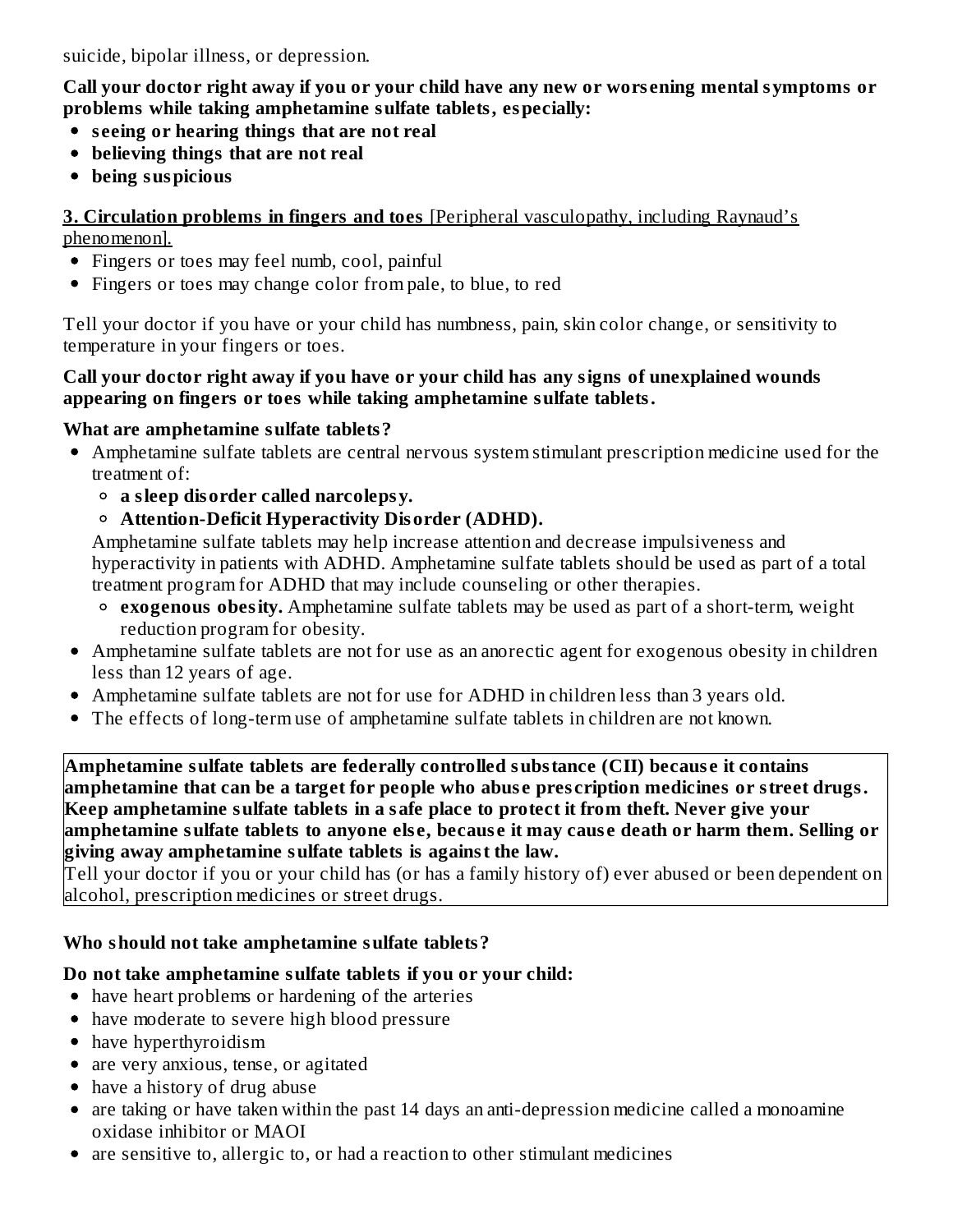## **What should I tell my doctor before taking amphetamine sulfate tablets?**

#### **Before you or your child takes amphetamine sulfate tablets, tell your doctor if you or your child has or if there is a family history of:**

- heart problems, heart defects, high blood pressure
- mental problems including psychosis, mania, bipolar illness, or depression
- tics or Tourette's syndrome
- thyroid problems
- seizures or have had an abnormal brain wave test (EEG)
- circulation problems in fingers and toes

## **Tell your doctor if:**

- you or your child are pregnant or planning to become pregnant. It is not known if amphetamine sulfate tablets will harm your unborn baby.
- you or your child are breastfeeding or plan to breastfeed. Amphetamine sulfate can pass into your milk and may harm your baby. Talk to your doctor about the best way to feed your baby if you take amphetamine sulfate tablets. Do not breastfeed while taking amphetamine sulfate tablets.

**Tell your doctor about all the medicines that you or your child takes,** including prescription and nonprescription medicines, vitamins, and herbal supplements.

Amphetamine sulfate tablets and some medicines may interact with each other and cause serious side effects. Sometimes the doses of other medicines will need to be adjusted while taking amphetamine sulfate tablets.

Your doctor will decide whether amphetamine sulfate tablets can be taken with other medicines.

Especially tell your doctor if you or your child takes:

- stomach acid medicines
- anti-depression medicines including MAOIs
- anti-psychotic medicines
- lithium
- cold or allergy medicines that contain decongestants
- blood pressure medicines
- narcotic pain medicines
- seizure medicines
- blood thinner medicines

Know the medicines that you or your child takes.

Keep a list of your medicines with you to show your doctor and pharmacist when you get a new medicine.

#### **Do not start any new medicine while taking amphetamine sulfate tablets without talking to your doctor first.**

## **How should I take amphetamine sulfate tablets?**

- Take amphetamine sulfate tablets exactly as your doctor tells you to take it.
- Your doctor may change the dose until it is right for you or your child.
- The first dose of the day is usually taken when you first wake in the morning.
- Amphetamine sulfate tablets may cause problems sleeping if taken late at night.
- Amphetamine sulfate tablets can be taken with or without food.
- From time to time, your doctor may stop amphetamine sulfate tablets treatment for a while to check ADHD symptoms.
- Your doctor may do regular checks of the blood, heart, and blood pressure while taking amphetamine sulfate tablets.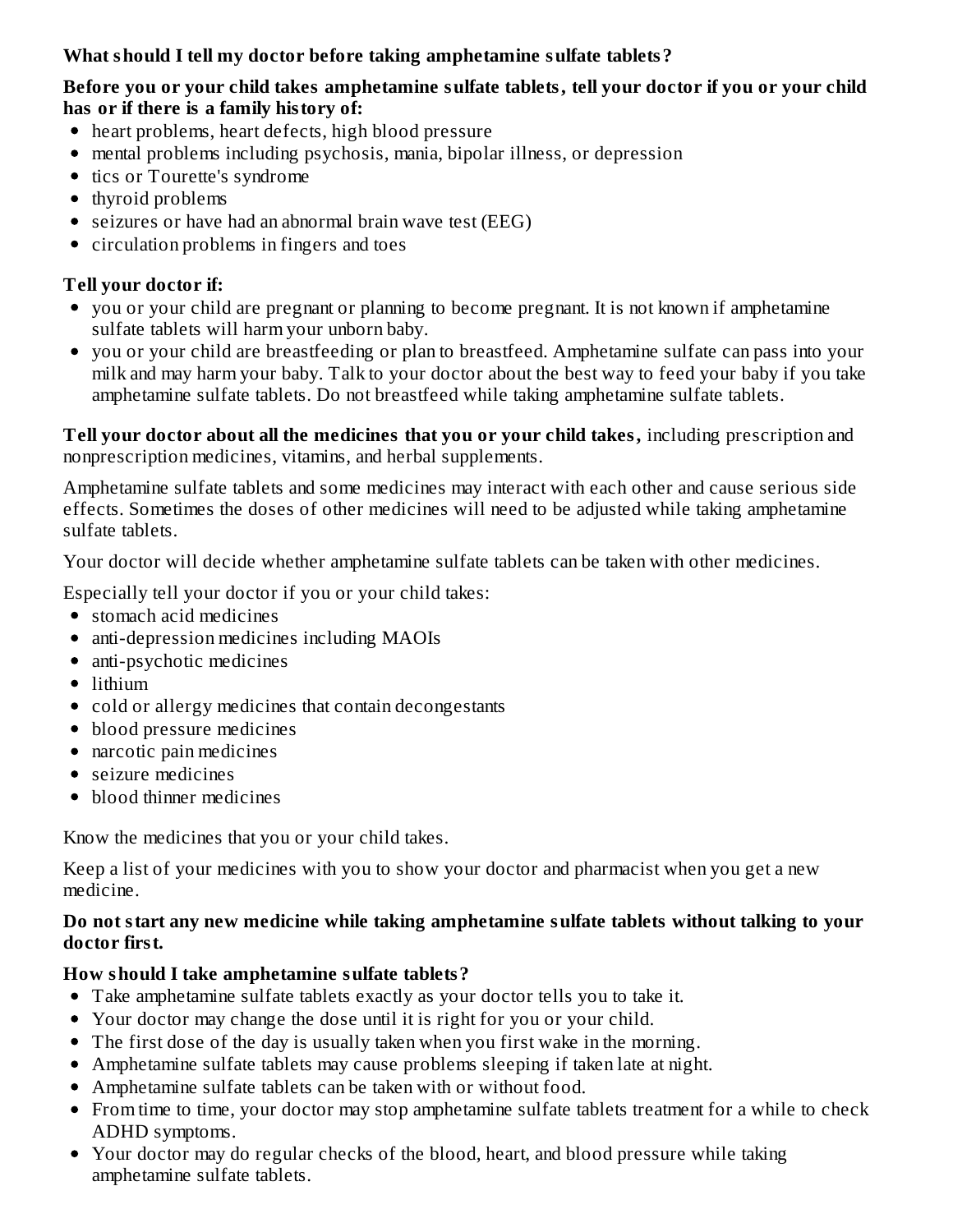- Children should have their height and weight checked often while taking amphetamine sulfate tablets. Amphetamine sulfate tablets treatment may be stopped if a problem is found during these check-ups.
- If you or your child takes too much amphetamine sulfate tablets, call your doctor right away, or go to the nearest hospital emergency room.

## **What should I avoid while taking amphetamine sulfate tablets?**

Do not drive, operate machinery, or do other dangerous activities until you know how amphetamine sulfate tablets affect you.

#### **What are the possible side effects of amphetamine sulfate tablets?**

#### **Amphetamine sulfate tablets may caus e s erious side effects, including:**

See **"What is the most important information I should know about amphetamine sulfate tablets?"** for information on reported heart and mental problems.

#### **Other s erious side effects include:**

- slowing of growth (height and weight) in children
- seizures, mainly in people with a history of seizures
- eyesight changes or blurred vision
- Serotonin syndrome. A potentially life-threatening problem called serotonin syndrome can happen when medicines such as amphetamine sulfate tablets are taken with certain other medicines. Symptoms of serotonin syndrome may include:
	- agitation, hallucinations, coma or other changes in mental status
	- problems controlling your movements or muscle twitching
	- fast heartbeat
	- high or low blood pressure
	- sweating or fever
	- nausea or vomiting
	- diarrhea
	- muscle stiffness or tightness

#### **The most common side effects of amphetamine sulfate tablets include:**

- headache
- stomach ache
- trouble sleeping
- decreased appetite
- unpleasant taste
- nervousness
- dizziness
- sexual problems (impotence in males)
- vomiting
- itching
- diarrhea or constipation
- dry mouth
- weight loss
- mood swings

Talk to your doctor if you or your child have side effects that are bothersome or do not go away.

These are not all the possible side effects of amphetamine sulfate tablets. For more information ask your doctor or pharmacist.

#### **Call your doctor for medical advice about side effects. You may report side effects to Bionpharma**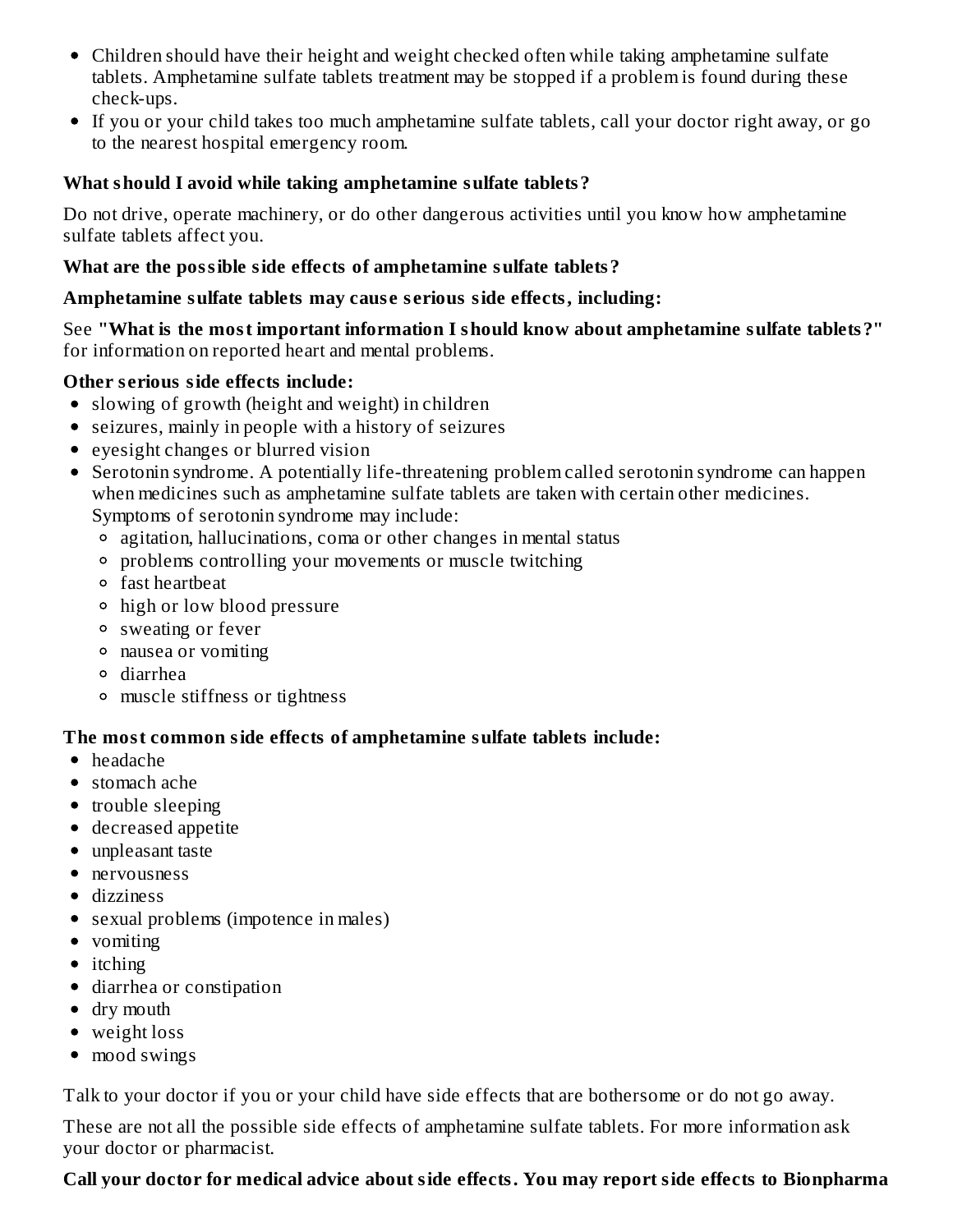#### **Call your doctor for medical advice about side effects. You may report side effects to Bionpharma Inc., at 1-888-235-BION or 1-888-235-2466 or FDA at 1-800-FDA-1088.**

#### **How should I store amphetamine sulfate tablets?**

- Store amphetamine sulfate tablets at room temperature between 68°F to 77°F (20°C to 25°C).
- Keep amphetamine sulfate tablets and all medicines out of the reach of children.

#### **General information about the safe and effective us e of amphetamine sulfate tablets.**

Medicines are sometimes prescribed for purposes other than those listed in a Medication Guide. Do not use amphetamine sulfate tablets for a condition for which it was not prescribed. Do not give amphetamine sulfate tablets to other people, even if they have the same condition. It may harm them and it is against the law.

This Medication Guide summarizes the most important information about amphetamine sulfate tablets. If you would like more information, talk to your doctor. You can ask your doctor or pharmacist for information about amphetamine sulfate tablets that was written for healthcare professionals.

For more information about amphetamine sulfate tablets, please contact **Bionpharma Inc.,** at **1-888- 235-BION** or **1-888-235-2466**.

## **What are the ingredients in amphetamine sulfate tablets?**

**Active Ingredient:** amphetamine sulfate, USP

**Inactive Ingredients:** crospovidone, silicified microcrystalline cellulose, and stearic acid.

The 10 mg tablets also contain FD&C Blue #1.

This Medication Guide has been approved by the U.S. Food and Drug Administration. Distributed by:

## **Bionpharma Inc.**

600 Alexander Road, Princeton, NJ 08540 FDA-01 Rev. 12/18

## **PRINCIPAL DISPLAY PANEL - 5 mg 100 Tablet Bottle Label**

**NDC 69452-227-20**

**Amphetamine Sulfate Tablets, USP**

**5 mg**

**PHARMACIST: Dispens e the accompanying Medication Guide to each patient.**

**Rx only**

**100 Tablets**

**BIONPHARMA**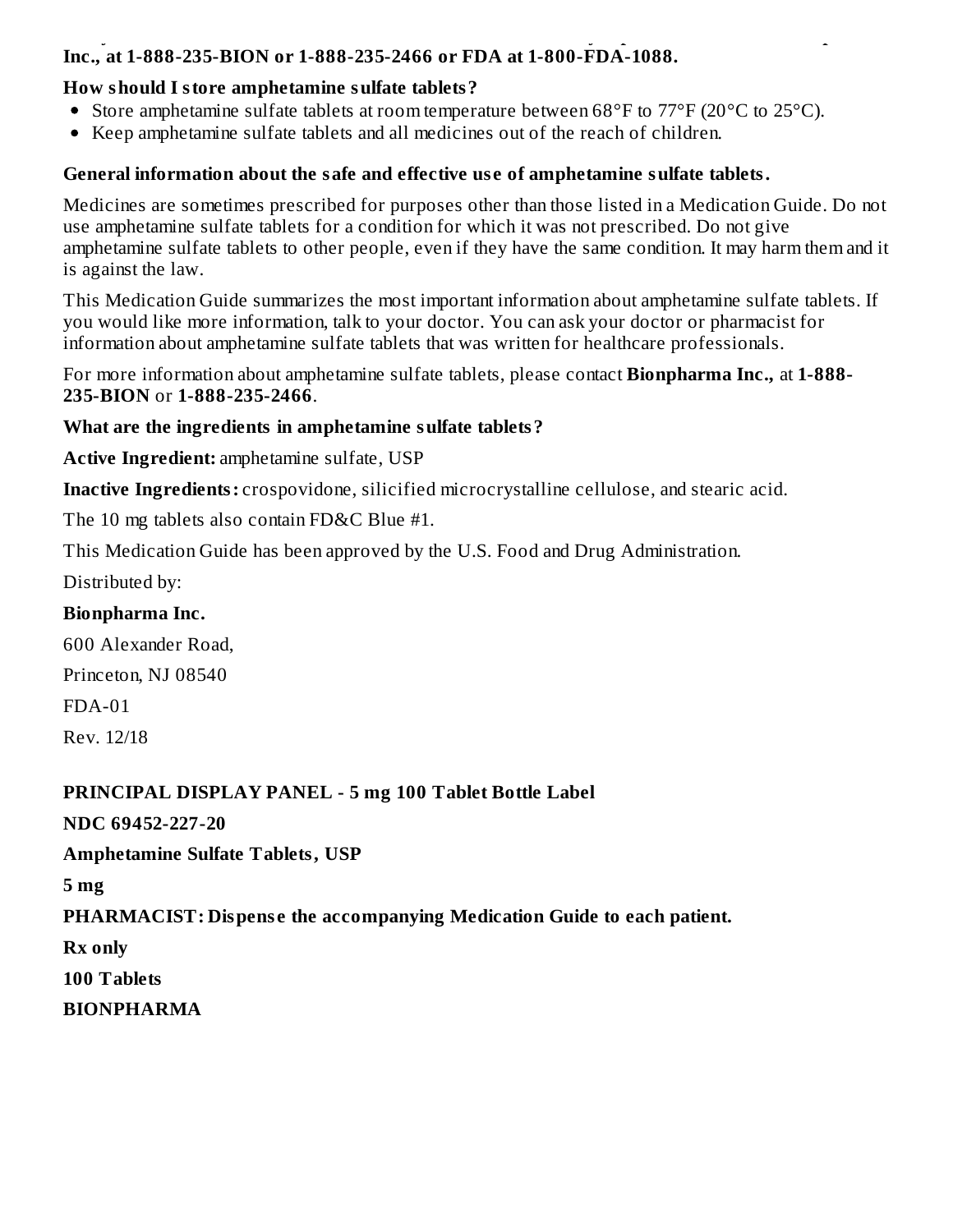

**PRINCIPAL DISPLAY PANEL - 10 mg 100 Tablet Bottle Label**

**NDC 69452-228-20**

**Amphetamine Sulfate Tablets, USP**

**10 mg**

**PHARMACIST: Dispens e the accompanying Medication Guide to each patient.**

**Rx only**

**100 Tablets**

#### **BIONPHARMA**



## **AMPHETAMINE SULFATE**

amphetamine tablet

**Product Information**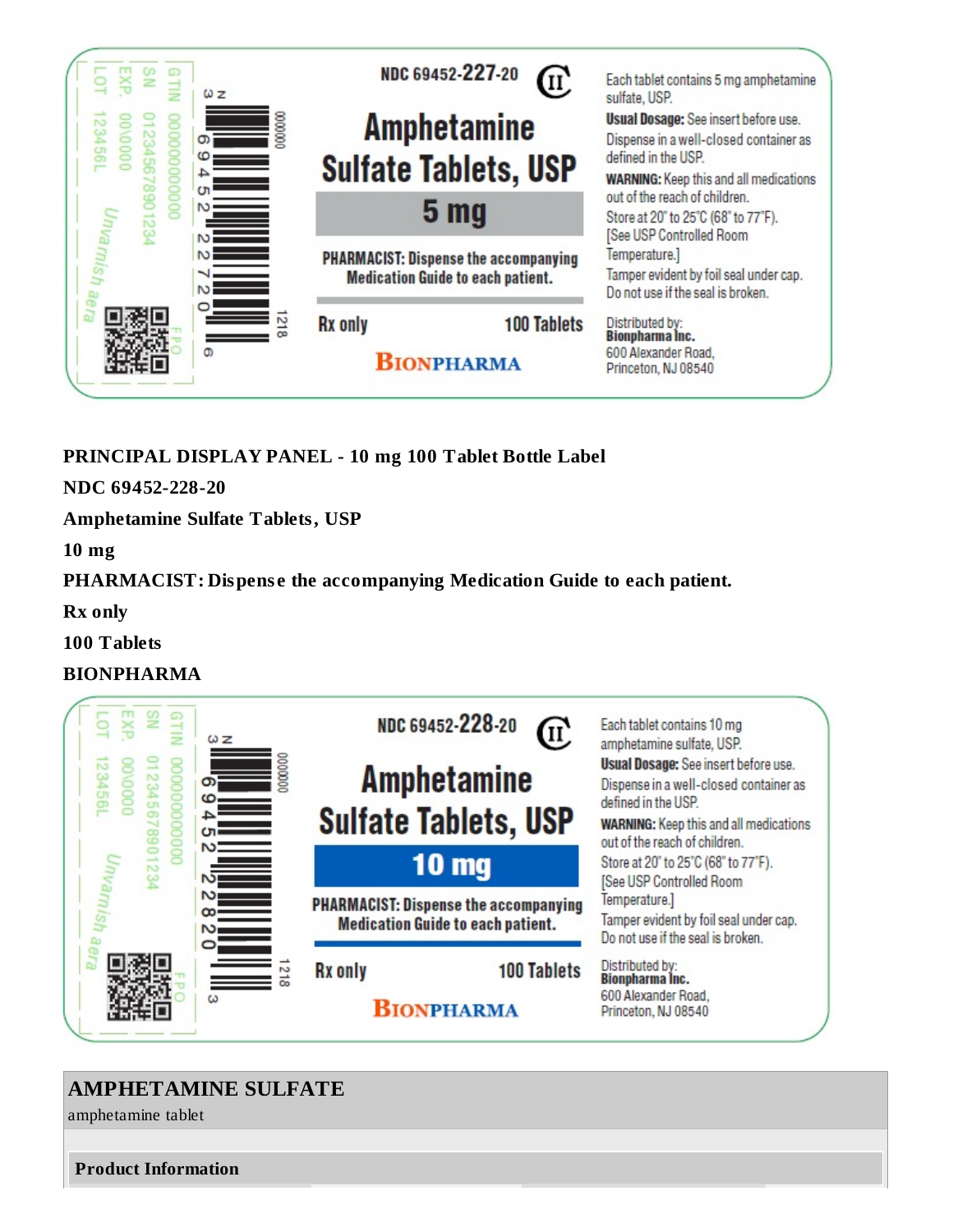| <b>Route of Administration</b><br><b>DEA Schedule</b><br>C <sub>II</sub><br>ORAL<br><b>Active Ingredient/Active Moiety</b><br><b>Ingredient Name</b><br><b>Basis of Strength</b><br>Strength<br>AMPHETAMINE SULFATE (UNII: 6DPV8NK46S) (AMPHETAMINE - UNII:CK833KGX7E)<br>AMPHETAMINE SULFATE<br>5 <sub>mg</sub><br><b>Inactive Ingredients</b><br><b>Ingredient Name</b><br>Strength<br>CROSPOVIDONE (UNII: 2S7830E561)<br>MICRO CRYSTALLINE CELLULOSE (UNII: OP1R32D61U)<br><b>STEARIC ACID (UNII: 4ELV7Z65AP)</b><br><b>Product Characteristics</b><br>Color<br>white<br><b>Score</b><br>2 pieces<br><b>Shape</b><br><b>ROUND</b><br>Size<br>8 <sub>mm</sub><br>AS <sub>5</sub><br><b>Flavor</b><br><b>Imprint Code</b><br><b>Contains</b><br><b>Item Code</b><br><b>Package Description</b><br><b>Marketing Start Date</b><br><b>Marketing End Date</b><br>#<br>100 in 1 BOTTLE; Type 0: Not a Combination Product<br>01/15/2020<br>1 NDC:69452-227-20<br><b>Marketing Information</b><br><b>Marketing Category</b><br><b>Application Number or Monograph Citation</b><br><b>Marketing Start Date</b><br><b>Marketing End Date</b><br><b>ANDA</b><br>ANDA212919<br>01/15/2020<br><b>AMPHETAMINE SULFATE</b><br>amphetamine tablet<br><b>Product Information</b><br>Product Type<br>HUMAN PRESCRIPTION DRUG<br>Item Code (Source)<br>NDC:69452-228<br><b>Route of Administration</b><br>C <sub>II</sub><br>ORAL<br><b>DEA Schedule</b><br><b>Active Ingredient/Active Moiety</b><br><b>Ingredient Name</b><br><b>Basis of Strength</b><br>Strength | Product Type |  | HUMAN PRESCRIPTION DRUG<br>Item Code (Source) |  |  |  | NDC:69452-227 |  |  |  |
|-------------------------------------------------------------------------------------------------------------------------------------------------------------------------------------------------------------------------------------------------------------------------------------------------------------------------------------------------------------------------------------------------------------------------------------------------------------------------------------------------------------------------------------------------------------------------------------------------------------------------------------------------------------------------------------------------------------------------------------------------------------------------------------------------------------------------------------------------------------------------------------------------------------------------------------------------------------------------------------------------------------------------------------------------------------------------------------------------------------------------------------------------------------------------------------------------------------------------------------------------------------------------------------------------------------------------------------------------------------------------------------------------------------------------------------------------------------------------------------------------------------------------------------------------------|--------------|--|-----------------------------------------------|--|--|--|---------------|--|--|--|
|                                                                                                                                                                                                                                                                                                                                                                                                                                                                                                                                                                                                                                                                                                                                                                                                                                                                                                                                                                                                                                                                                                                                                                                                                                                                                                                                                                                                                                                                                                                                                       |              |  |                                               |  |  |  |               |  |  |  |
|                                                                                                                                                                                                                                                                                                                                                                                                                                                                                                                                                                                                                                                                                                                                                                                                                                                                                                                                                                                                                                                                                                                                                                                                                                                                                                                                                                                                                                                                                                                                                       |              |  |                                               |  |  |  |               |  |  |  |
|                                                                                                                                                                                                                                                                                                                                                                                                                                                                                                                                                                                                                                                                                                                                                                                                                                                                                                                                                                                                                                                                                                                                                                                                                                                                                                                                                                                                                                                                                                                                                       |              |  |                                               |  |  |  |               |  |  |  |
|                                                                                                                                                                                                                                                                                                                                                                                                                                                                                                                                                                                                                                                                                                                                                                                                                                                                                                                                                                                                                                                                                                                                                                                                                                                                                                                                                                                                                                                                                                                                                       |              |  |                                               |  |  |  |               |  |  |  |
|                                                                                                                                                                                                                                                                                                                                                                                                                                                                                                                                                                                                                                                                                                                                                                                                                                                                                                                                                                                                                                                                                                                                                                                                                                                                                                                                                                                                                                                                                                                                                       |              |  |                                               |  |  |  |               |  |  |  |
|                                                                                                                                                                                                                                                                                                                                                                                                                                                                                                                                                                                                                                                                                                                                                                                                                                                                                                                                                                                                                                                                                                                                                                                                                                                                                                                                                                                                                                                                                                                                                       |              |  |                                               |  |  |  |               |  |  |  |
|                                                                                                                                                                                                                                                                                                                                                                                                                                                                                                                                                                                                                                                                                                                                                                                                                                                                                                                                                                                                                                                                                                                                                                                                                                                                                                                                                                                                                                                                                                                                                       |              |  |                                               |  |  |  |               |  |  |  |
|                                                                                                                                                                                                                                                                                                                                                                                                                                                                                                                                                                                                                                                                                                                                                                                                                                                                                                                                                                                                                                                                                                                                                                                                                                                                                                                                                                                                                                                                                                                                                       |              |  |                                               |  |  |  |               |  |  |  |
|                                                                                                                                                                                                                                                                                                                                                                                                                                                                                                                                                                                                                                                                                                                                                                                                                                                                                                                                                                                                                                                                                                                                                                                                                                                                                                                                                                                                                                                                                                                                                       |              |  |                                               |  |  |  |               |  |  |  |
|                                                                                                                                                                                                                                                                                                                                                                                                                                                                                                                                                                                                                                                                                                                                                                                                                                                                                                                                                                                                                                                                                                                                                                                                                                                                                                                                                                                                                                                                                                                                                       |              |  |                                               |  |  |  |               |  |  |  |
|                                                                                                                                                                                                                                                                                                                                                                                                                                                                                                                                                                                                                                                                                                                                                                                                                                                                                                                                                                                                                                                                                                                                                                                                                                                                                                                                                                                                                                                                                                                                                       |              |  |                                               |  |  |  |               |  |  |  |
|                                                                                                                                                                                                                                                                                                                                                                                                                                                                                                                                                                                                                                                                                                                                                                                                                                                                                                                                                                                                                                                                                                                                                                                                                                                                                                                                                                                                                                                                                                                                                       |              |  |                                               |  |  |  |               |  |  |  |
|                                                                                                                                                                                                                                                                                                                                                                                                                                                                                                                                                                                                                                                                                                                                                                                                                                                                                                                                                                                                                                                                                                                                                                                                                                                                                                                                                                                                                                                                                                                                                       |              |  |                                               |  |  |  |               |  |  |  |
|                                                                                                                                                                                                                                                                                                                                                                                                                                                                                                                                                                                                                                                                                                                                                                                                                                                                                                                                                                                                                                                                                                                                                                                                                                                                                                                                                                                                                                                                                                                                                       |              |  |                                               |  |  |  |               |  |  |  |
|                                                                                                                                                                                                                                                                                                                                                                                                                                                                                                                                                                                                                                                                                                                                                                                                                                                                                                                                                                                                                                                                                                                                                                                                                                                                                                                                                                                                                                                                                                                                                       |              |  |                                               |  |  |  |               |  |  |  |
|                                                                                                                                                                                                                                                                                                                                                                                                                                                                                                                                                                                                                                                                                                                                                                                                                                                                                                                                                                                                                                                                                                                                                                                                                                                                                                                                                                                                                                                                                                                                                       |              |  |                                               |  |  |  |               |  |  |  |
|                                                                                                                                                                                                                                                                                                                                                                                                                                                                                                                                                                                                                                                                                                                                                                                                                                                                                                                                                                                                                                                                                                                                                                                                                                                                                                                                                                                                                                                                                                                                                       |              |  |                                               |  |  |  |               |  |  |  |
|                                                                                                                                                                                                                                                                                                                                                                                                                                                                                                                                                                                                                                                                                                                                                                                                                                                                                                                                                                                                                                                                                                                                                                                                                                                                                                                                                                                                                                                                                                                                                       |              |  |                                               |  |  |  |               |  |  |  |
|                                                                                                                                                                                                                                                                                                                                                                                                                                                                                                                                                                                                                                                                                                                                                                                                                                                                                                                                                                                                                                                                                                                                                                                                                                                                                                                                                                                                                                                                                                                                                       |              |  |                                               |  |  |  |               |  |  |  |
|                                                                                                                                                                                                                                                                                                                                                                                                                                                                                                                                                                                                                                                                                                                                                                                                                                                                                                                                                                                                                                                                                                                                                                                                                                                                                                                                                                                                                                                                                                                                                       |              |  |                                               |  |  |  |               |  |  |  |
|                                                                                                                                                                                                                                                                                                                                                                                                                                                                                                                                                                                                                                                                                                                                                                                                                                                                                                                                                                                                                                                                                                                                                                                                                                                                                                                                                                                                                                                                                                                                                       | Packaging    |  |                                               |  |  |  |               |  |  |  |
|                                                                                                                                                                                                                                                                                                                                                                                                                                                                                                                                                                                                                                                                                                                                                                                                                                                                                                                                                                                                                                                                                                                                                                                                                                                                                                                                                                                                                                                                                                                                                       |              |  |                                               |  |  |  |               |  |  |  |
|                                                                                                                                                                                                                                                                                                                                                                                                                                                                                                                                                                                                                                                                                                                                                                                                                                                                                                                                                                                                                                                                                                                                                                                                                                                                                                                                                                                                                                                                                                                                                       |              |  |                                               |  |  |  |               |  |  |  |
|                                                                                                                                                                                                                                                                                                                                                                                                                                                                                                                                                                                                                                                                                                                                                                                                                                                                                                                                                                                                                                                                                                                                                                                                                                                                                                                                                                                                                                                                                                                                                       |              |  |                                               |  |  |  |               |  |  |  |
|                                                                                                                                                                                                                                                                                                                                                                                                                                                                                                                                                                                                                                                                                                                                                                                                                                                                                                                                                                                                                                                                                                                                                                                                                                                                                                                                                                                                                                                                                                                                                       |              |  |                                               |  |  |  |               |  |  |  |
|                                                                                                                                                                                                                                                                                                                                                                                                                                                                                                                                                                                                                                                                                                                                                                                                                                                                                                                                                                                                                                                                                                                                                                                                                                                                                                                                                                                                                                                                                                                                                       |              |  |                                               |  |  |  |               |  |  |  |
|                                                                                                                                                                                                                                                                                                                                                                                                                                                                                                                                                                                                                                                                                                                                                                                                                                                                                                                                                                                                                                                                                                                                                                                                                                                                                                                                                                                                                                                                                                                                                       |              |  |                                               |  |  |  |               |  |  |  |
|                                                                                                                                                                                                                                                                                                                                                                                                                                                                                                                                                                                                                                                                                                                                                                                                                                                                                                                                                                                                                                                                                                                                                                                                                                                                                                                                                                                                                                                                                                                                                       |              |  |                                               |  |  |  |               |  |  |  |
|                                                                                                                                                                                                                                                                                                                                                                                                                                                                                                                                                                                                                                                                                                                                                                                                                                                                                                                                                                                                                                                                                                                                                                                                                                                                                                                                                                                                                                                                                                                                                       |              |  |                                               |  |  |  |               |  |  |  |
|                                                                                                                                                                                                                                                                                                                                                                                                                                                                                                                                                                                                                                                                                                                                                                                                                                                                                                                                                                                                                                                                                                                                                                                                                                                                                                                                                                                                                                                                                                                                                       |              |  |                                               |  |  |  |               |  |  |  |
|                                                                                                                                                                                                                                                                                                                                                                                                                                                                                                                                                                                                                                                                                                                                                                                                                                                                                                                                                                                                                                                                                                                                                                                                                                                                                                                                                                                                                                                                                                                                                       |              |  |                                               |  |  |  |               |  |  |  |
|                                                                                                                                                                                                                                                                                                                                                                                                                                                                                                                                                                                                                                                                                                                                                                                                                                                                                                                                                                                                                                                                                                                                                                                                                                                                                                                                                                                                                                                                                                                                                       |              |  |                                               |  |  |  |               |  |  |  |
|                                                                                                                                                                                                                                                                                                                                                                                                                                                                                                                                                                                                                                                                                                                                                                                                                                                                                                                                                                                                                                                                                                                                                                                                                                                                                                                                                                                                                                                                                                                                                       |              |  |                                               |  |  |  |               |  |  |  |
|                                                                                                                                                                                                                                                                                                                                                                                                                                                                                                                                                                                                                                                                                                                                                                                                                                                                                                                                                                                                                                                                                                                                                                                                                                                                                                                                                                                                                                                                                                                                                       |              |  |                                               |  |  |  |               |  |  |  |
|                                                                                                                                                                                                                                                                                                                                                                                                                                                                                                                                                                                                                                                                                                                                                                                                                                                                                                                                                                                                                                                                                                                                                                                                                                                                                                                                                                                                                                                                                                                                                       |              |  |                                               |  |  |  |               |  |  |  |
|                                                                                                                                                                                                                                                                                                                                                                                                                                                                                                                                                                                                                                                                                                                                                                                                                                                                                                                                                                                                                                                                                                                                                                                                                                                                                                                                                                                                                                                                                                                                                       |              |  |                                               |  |  |  |               |  |  |  |
|                                                                                                                                                                                                                                                                                                                                                                                                                                                                                                                                                                                                                                                                                                                                                                                                                                                                                                                                                                                                                                                                                                                                                                                                                                                                                                                                                                                                                                                                                                                                                       |              |  |                                               |  |  |  |               |  |  |  |
|                                                                                                                                                                                                                                                                                                                                                                                                                                                                                                                                                                                                                                                                                                                                                                                                                                                                                                                                                                                                                                                                                                                                                                                                                                                                                                                                                                                                                                                                                                                                                       |              |  |                                               |  |  |  |               |  |  |  |
|                                                                                                                                                                                                                                                                                                                                                                                                                                                                                                                                                                                                                                                                                                                                                                                                                                                                                                                                                                                                                                                                                                                                                                                                                                                                                                                                                                                                                                                                                                                                                       |              |  |                                               |  |  |  |               |  |  |  |
| AMPHETAMINE SULFATE (UNII: 6DPV8NK46S) (AMPHETAMINE - UNII:CK833KGX7E)<br>AMPHETAMINE SULFATE<br>$10$ mg                                                                                                                                                                                                                                                                                                                                                                                                                                                                                                                                                                                                                                                                                                                                                                                                                                                                                                                                                                                                                                                                                                                                                                                                                                                                                                                                                                                                                                              |              |  |                                               |  |  |  |               |  |  |  |